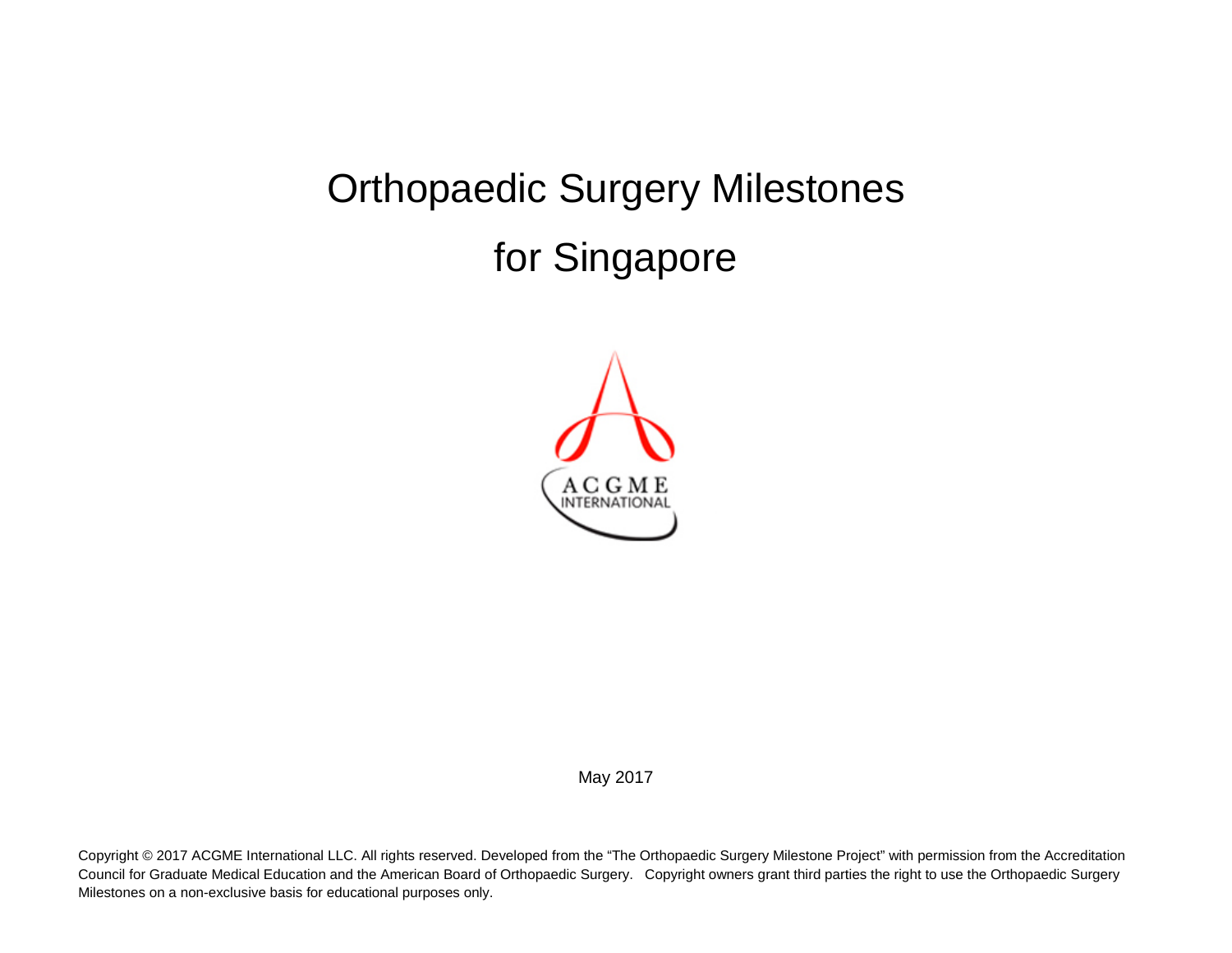## The Orthopaedic Surgery Milestones for the Singapore

The Milestones are designed only for use in evaluation of residents/fellows in the context of their participation in ACGME-I-accredited residency or fellowship programs. The Milestones provide a framework for the assessment of the development of the resident/fellow in key dimensions of the elements of physician competency in a specialty or subspecialty. They neither represent the entirety of the dimensions of the six domains of physician competency, nor are they designed to be relevant in any other context.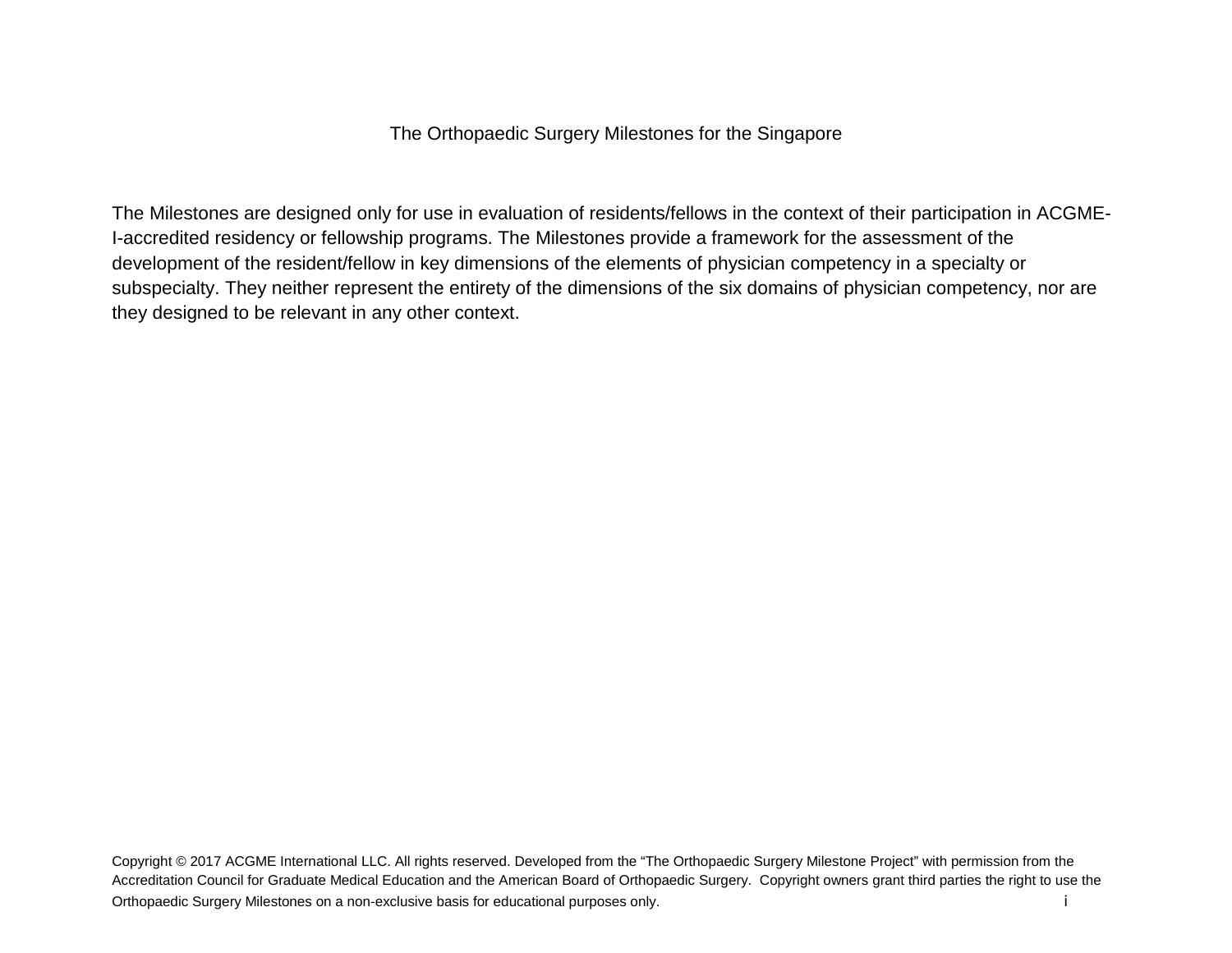# **Milestones Reporting**

This document presents milestones designed for programs to use in semi-annual review of resident performance and reporting to the ACGME-I. Milestones are knowledge, skills, attitudes, and other attributes for each of the ACGME-I competencies organized in a developmental framework from less to more advanced. They are descriptors and targets for resident performance as a learner moves from entry into their program through graduation.

For each period, review and reporting will involve selecting milestone levels that best describe each resident's current performance and attributes. Milestones are arranged in numbered levels. Tracking from "Level 1" to "Level 5" is synonymous with moving from novice to expert in the specialty. These levels do not correspond with time in the educational program. Dependent upon previous education and experience, residents may enter a program at varying points in the Milestones.

Selection of a level implies that the resident substantially demonstrates the milestones in that level, as well as those in lower levels (see the diagram on page v).

Level 1: The resident demonstrates milestones expected of an incoming resident.

**Level 2:** The resident is advancing and demonstrates additional milestones, but is not yet performing at a midresidency level.

**Level 3:** The resident continues to advance and demonstrate additional milestones, consistently including the majority of milestones targeted for residency**.** 

**Level 4:** The resident has advanced so that he or she now substantially demonstrates the milestones targeted for residency. This level is designed as the graduation target.

**Level 5:** The resident has advanced beyond performance targets set for residency and is demonstrating "aspirational" goals, which might describe the performance of someone who has been in practice for several years. It is expected that only a few exceptional residents will reach this level.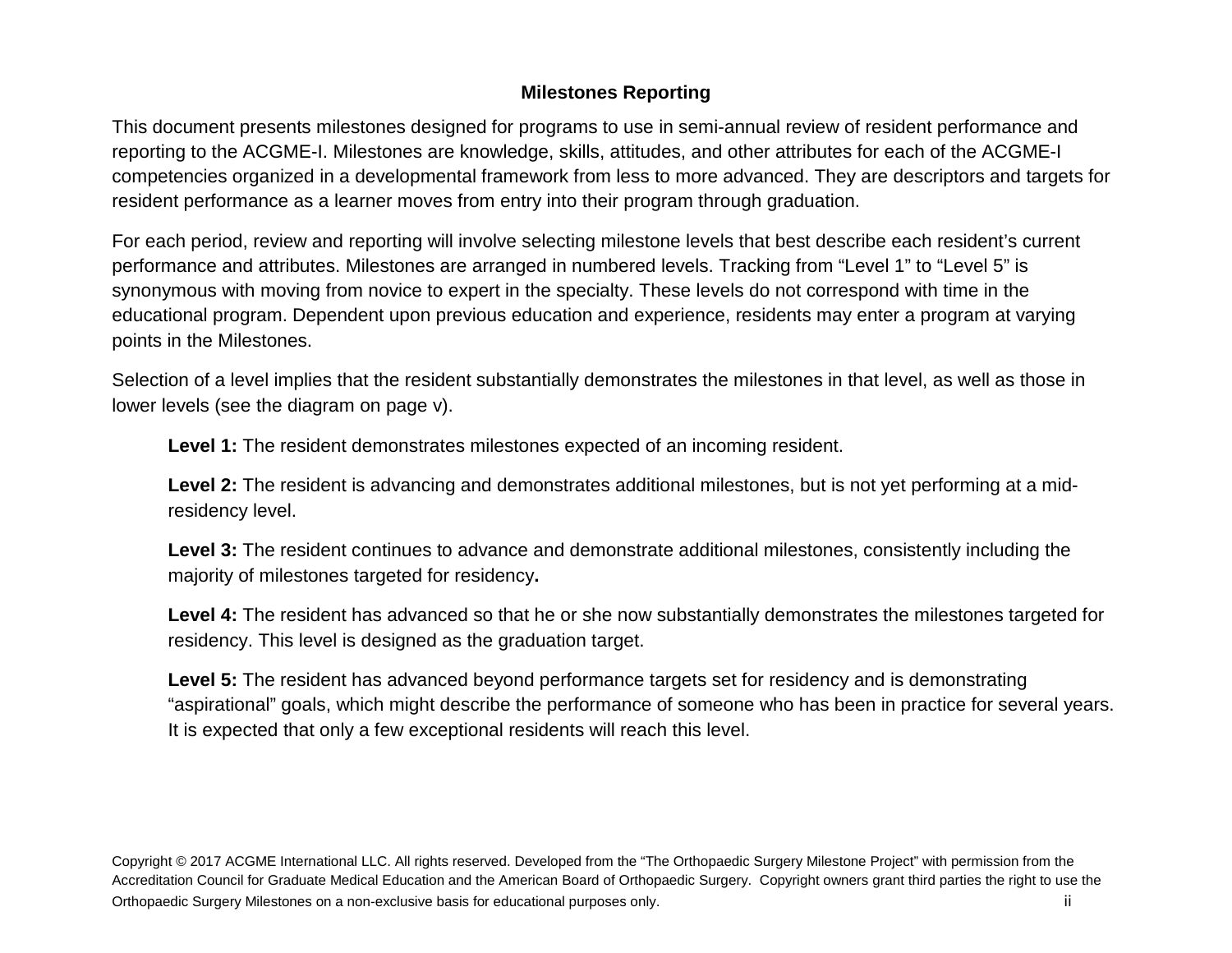## **Additional Notes**

The "Level 4" Milestones are designed as the graduation *target* and *do not* represent a graduation *requirement*. Making decisions about readiness for graduation is the purview of the program director. Study of Milestones performance data will be required before the ACGME-I and its partners will be able to determine whether milestones in the first four levels appropriately represent the developmental framework, and whether Milestone data overall are of sufficient quality to be used for high-stakes decisions.

*Answers to Frequently Asked Questions about Milestones are posted on the ACGME-I website.*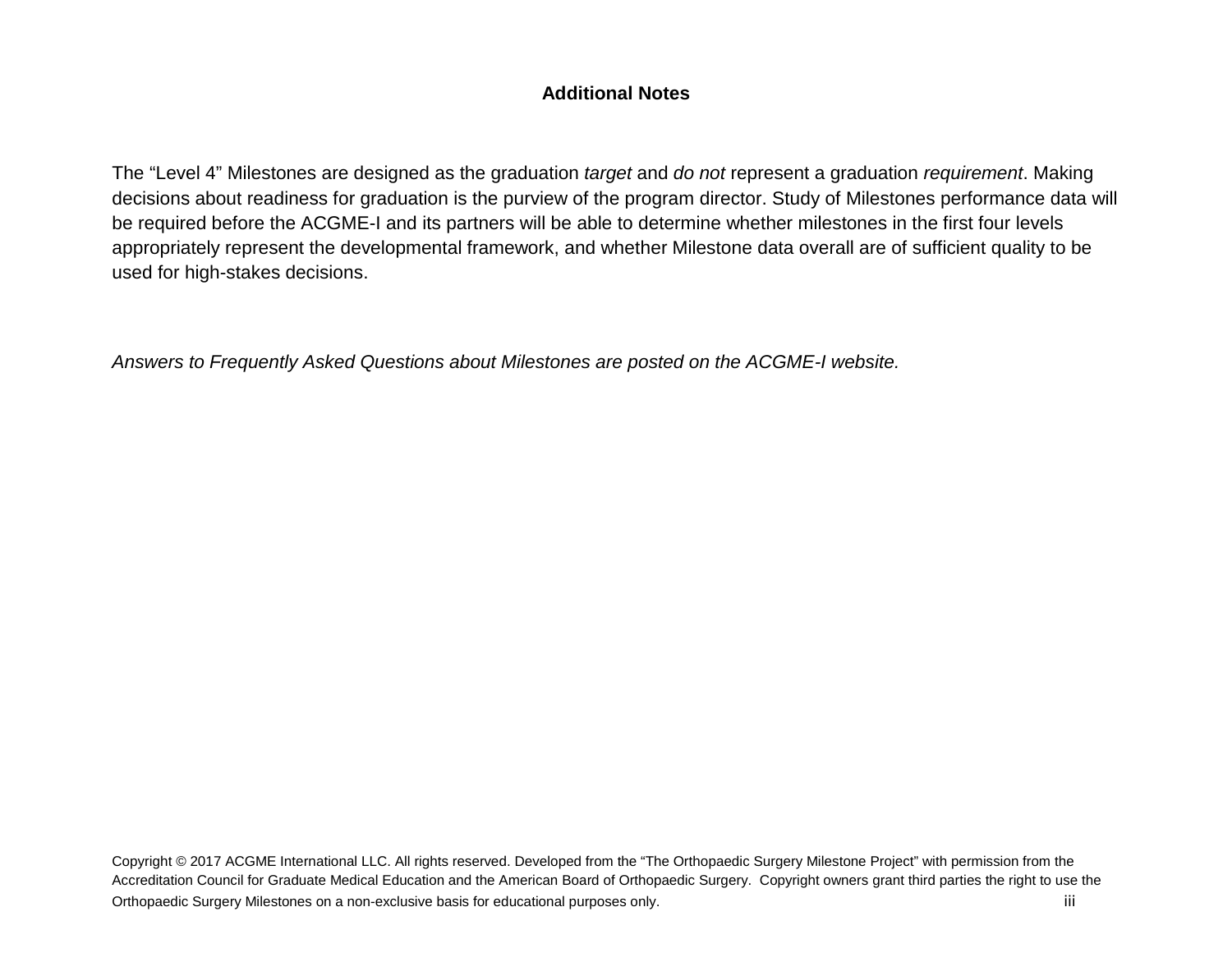The diagram below presents an example set of milestones for one sub-competency in the same format as the ACGME-I Report Worksheet. For each reporting period, a learner's performance on the milestones for each subcompetency will be indicated by selecting the level of milestones that best describes that learner's performance in relation to those milestones.

| Systems-Based Practice 1: Patient Safety and Quality Improvement                                                                                                    |                                                                                                                                                                                                                                                 |                                                                                                                                                                                                      |                                                                                                                                                                                                                    |                                                                                                                                                                                                         |
|---------------------------------------------------------------------------------------------------------------------------------------------------------------------|-------------------------------------------------------------------------------------------------------------------------------------------------------------------------------------------------------------------------------------------------|------------------------------------------------------------------------------------------------------------------------------------------------------------------------------------------------------|--------------------------------------------------------------------------------------------------------------------------------------------------------------------------------------------------------------------|---------------------------------------------------------------------------------------------------------------------------------------------------------------------------------------------------------|
| Level 1                                                                                                                                                             | Level 2                                                                                                                                                                                                                                         | Level 3                                                                                                                                                                                              | Level 4                                                                                                                                                                                                            | Level 5                                                                                                                                                                                                 |
| Demonstrates<br>knowledge of common<br>patient safety events                                                                                                        | Identifies system<br>factors that lead to<br>patient safety events                                                                                                                                                                              | Participates in analysis<br>of patient safety events<br>(simulated or actual)                                                                                                                        | Conducts analysis of<br>patient safety events<br>and offers error<br>prevention strategies<br>(simulated or actual)                                                                                                | Actively engages teams<br>and processes to<br>modify systems to<br>prevent patient safety<br>events                                                                                                     |
| Demonstrates<br>knowledge of how to<br>report patient safety<br>events<br>Demonstrates<br>knowledge of basic<br>quality improvement<br>methodologies and<br>metrics | Reports patient safety<br>events through<br>institutional reporting<br>systems (actual or<br>simulated)<br>Describes local quality<br>improvement initiatives<br>(e.g., community<br>vaccination rate.<br>infection rate, smoking<br>cessation) | Participates in<br>disclosure of patient<br>safety events to<br>patients and families<br>(simulated or actual)<br>Participates in local<br>quality improvement<br>initiatives                        | Discloses patient safety<br>events to patients and<br>families (simulated or<br>actual)<br>Demonstrates the skills<br>required to identify,<br>develop, implement, and<br>analyze a quality<br>improvement project | Role models or mentors<br>others in the disclosure<br>of patient safety events<br>Creates, implements,<br>and assesses quality<br>improvement initiatives<br>at the institutional or<br>community level |
|                                                                                                                                                                     |                                                                                                                                                                                                                                                 |                                                                                                                                                                                                      |                                                                                                                                                                                                                    |                                                                                                                                                                                                         |
| Comments:                                                                                                                                                           |                                                                                                                                                                                                                                                 |                                                                                                                                                                                                      |                                                                                                                                                                                                                    | Not yet achieved Level 1                                                                                                                                                                                |
| Selecting a response box in the middle<br>of a level implies that milestones in<br>that level and in lower levels have been<br>substantially demonstrated.          |                                                                                                                                                                                                                                                 | Selecting a response box on the line in<br>between levels indicates that milestones in<br>lower levels have been substantially<br>demonstrated as well as some milestones in<br>the higher level(s). |                                                                                                                                                                                                                    |                                                                                                                                                                                                         |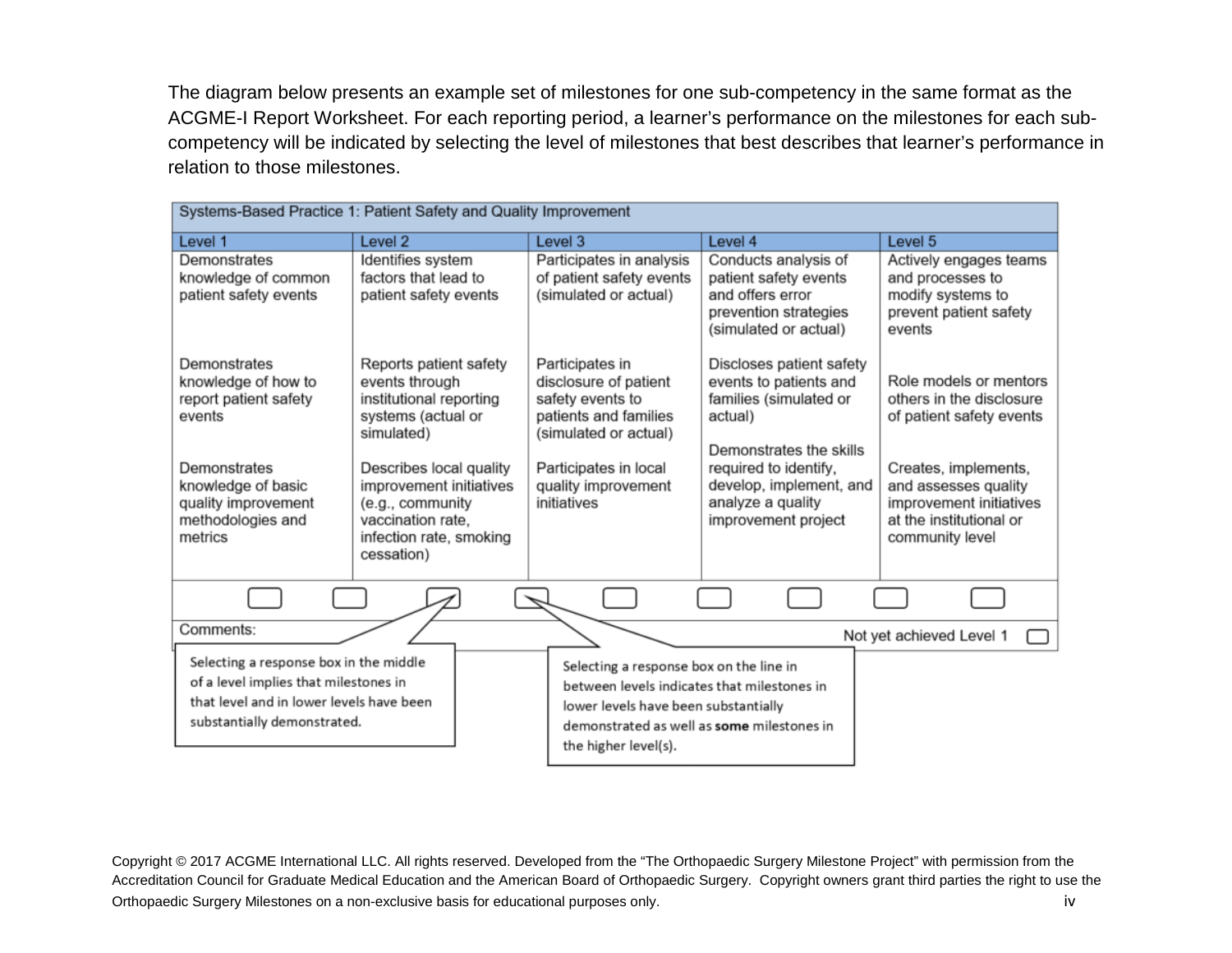| Patient Care 1: Anterior Cruciate Ligament (ACL)                                                                                                                                                                                                                                                                                                                                                                                                                                                                                                                                                                                           |                                                                                                                                                                                                                                                                                                                                                                                                                                                                                                                                                                                                                                                                                                                                                                                                                    |                                                                                                                                                                                                                                                                                                                                                                                                                                                                                                                                                                          |                                                                                                                                                                                                                                                                                                               |                                    |
|--------------------------------------------------------------------------------------------------------------------------------------------------------------------------------------------------------------------------------------------------------------------------------------------------------------------------------------------------------------------------------------------------------------------------------------------------------------------------------------------------------------------------------------------------------------------------------------------------------------------------------------------|--------------------------------------------------------------------------------------------------------------------------------------------------------------------------------------------------------------------------------------------------------------------------------------------------------------------------------------------------------------------------------------------------------------------------------------------------------------------------------------------------------------------------------------------------------------------------------------------------------------------------------------------------------------------------------------------------------------------------------------------------------------------------------------------------------------------|--------------------------------------------------------------------------------------------------------------------------------------------------------------------------------------------------------------------------------------------------------------------------------------------------------------------------------------------------------------------------------------------------------------------------------------------------------------------------------------------------------------------------------------------------------------------------|---------------------------------------------------------------------------------------------------------------------------------------------------------------------------------------------------------------------------------------------------------------------------------------------------------------|------------------------------------|
| Level 1                                                                                                                                                                                                                                                                                                                                                                                                                                                                                                                                                                                                                                    | Level <sub>2</sub>                                                                                                                                                                                                                                                                                                                                                                                                                                                                                                                                                                                                                                                                                                                                                                                                 | Level 3                                                                                                                                                                                                                                                                                                                                                                                                                                                                                                                                                                  | Level 4                                                                                                                                                                                                                                                                                                       | Level 5                            |
| Obtains history and performs<br>basic physical exam (e.g.,<br>age, gender, history of<br>present illness [HPI], past<br>medical history [PMHx],<br>social history, range of<br>motion, effusion,<br>neurovascular status)<br>Appropriately orders basic<br>imaging studies (e.g., knee<br>radiographs)<br>Prescribes non-operative<br>treatments (e.g., range of<br>motion [ROM], weight-<br>bearing (WB) status)<br>Provides basic peri-operative<br>management (e.g.,<br>neurovascular status, brace,<br>WB status)<br>Lists potential complications<br>(e.g., infection, loss of<br>motion, graft failure,<br>neurovascular compromise) | Obtains focused history and<br>performs focused exam (e.g.,<br>mechanism of injury, past<br>knee history, past treatments,<br>Lachman, anterior drawer,<br>pivot shift, meniscal pain)<br>Appropriately interprets basic<br>imaging studies (e.g.,<br>alignment, joint space, patella<br>alignment)<br>Prescribes and manages non-<br>operative treatment (e.g.,<br>closed chain quad<br>strengthening)<br>Completes pre-operative<br>planning with instrumentation,<br>graft selection and implants<br>Examines injury under<br>anesthesia (e.g., complete<br>ligament examination)<br>Provides post-operative<br>management and rehabilitation<br>(e.g., WB status, brace, ROM,<br>quad strength)<br>Capable of diagnosis and early<br>management of complications<br>(e.g., graft failure, tunnel<br>placement) | Recognizes concomitant<br>associated injuries (e.g., lateral<br>collateral ligament [LCL], multi<br>ligament, osteochondritis<br>dissecans [OCD], posterior<br>cruciate ligament (PCL),<br>collateral ligaments,<br>posterolateral corner instability,<br>reverse pivot shift)<br>Appropriately orders and<br>interprets advanced imaging<br>studies (e.g., standing views,<br>magnetic resonance imaging<br>[MRI], segond fracture, bone<br>bruising)<br>Provides complex non-<br>operative treatment (e.g., WB<br>status, bracing as appropriate,<br>vascular studies) | Completes comprehensive<br>pre-operative planning with<br>alternatives<br>Performs diagnostic<br>arthroscopy, notchplasty,<br>and/or graft harvest<br>Modifies and adjusts post-<br>operative treatment plan as<br>needed (e.g., loss of knee<br>motion treatment, sport<br>specific drills, return to sport) | Performs graft passage<br>fixation |
|                                                                                                                                                                                                                                                                                                                                                                                                                                                                                                                                                                                                                                            |                                                                                                                                                                                                                                                                                                                                                                                                                                                                                                                                                                                                                                                                                                                                                                                                                    |                                                                                                                                                                                                                                                                                                                                                                                                                                                                                                                                                                          |                                                                                                                                                                                                                                                                                                               |                                    |
| Comments:                                                                                                                                                                                                                                                                                                                                                                                                                                                                                                                                                                                                                                  |                                                                                                                                                                                                                                                                                                                                                                                                                                                                                                                                                                                                                                                                                                                                                                                                                    |                                                                                                                                                                                                                                                                                                                                                                                                                                                                                                                                                                          |                                                                                                                                                                                                                                                                                                               |                                    |
|                                                                                                                                                                                                                                                                                                                                                                                                                                                                                                                                                                                                                                            |                                                                                                                                                                                                                                                                                                                                                                                                                                                                                                                                                                                                                                                                                                                                                                                                                    |                                                                                                                                                                                                                                                                                                                                                                                                                                                                                                                                                                          |                                                                                                                                                                                                                                                                                                               | Not Yet Achieved Level 1           |

Copyright © 2017 ACGME International LLC. All rights reserved. Developed from the "The Orthopaedic Surgery Milestone Project" with permission from the Accreditation Council for Graduate Medical Education and the American Board of Orthopaedic Surgery. Copyright owners grant third parties the right to use the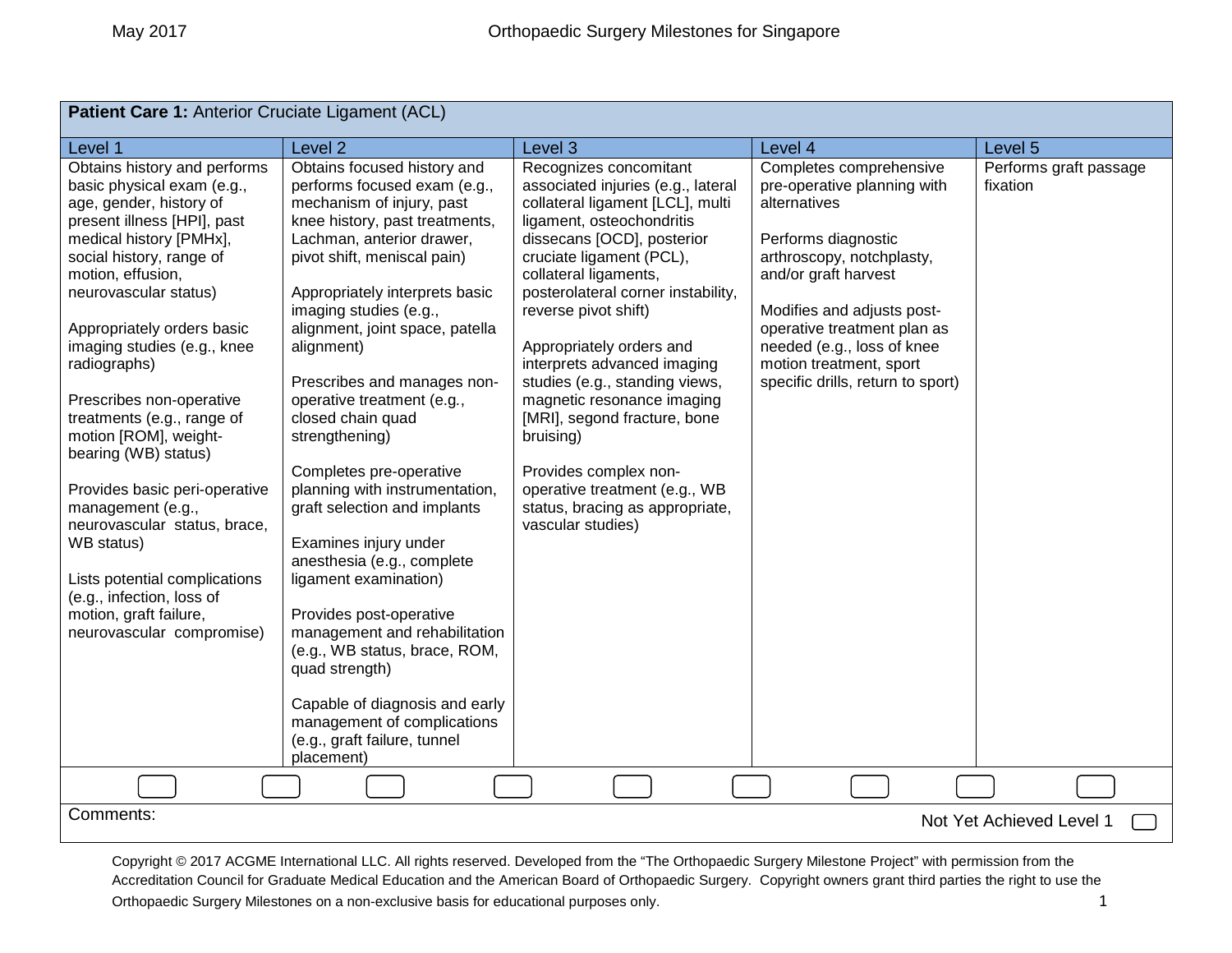| Medical Knowledge 1: Anterior Cruciate Ligament                                                                                                                                                                                                                                                                                                              |                                                                                                                                                                                                                                                                                                                                                                                                                                                                                                                                                                                                                |                                                                                                                                                                                                                                                                                          |                                                                                                                                                                                                                                                                                       |                                                                                                                                                                                                                                                                    |
|--------------------------------------------------------------------------------------------------------------------------------------------------------------------------------------------------------------------------------------------------------------------------------------------------------------------------------------------------------------|----------------------------------------------------------------------------------------------------------------------------------------------------------------------------------------------------------------------------------------------------------------------------------------------------------------------------------------------------------------------------------------------------------------------------------------------------------------------------------------------------------------------------------------------------------------------------------------------------------------|------------------------------------------------------------------------------------------------------------------------------------------------------------------------------------------------------------------------------------------------------------------------------------------|---------------------------------------------------------------------------------------------------------------------------------------------------------------------------------------------------------------------------------------------------------------------------------------|--------------------------------------------------------------------------------------------------------------------------------------------------------------------------------------------------------------------------------------------------------------------|
| Level 1                                                                                                                                                                                                                                                                                                                                                      | Level <sub>2</sub>                                                                                                                                                                                                                                                                                                                                                                                                                                                                                                                                                                                             | Level <sub>3</sub>                                                                                                                                                                                                                                                                       | Level 4                                                                                                                                                                                                                                                                               | Level 5                                                                                                                                                                                                                                                            |
| Demonstrates knowledge<br>of pathophysiology related<br>to ACL injury (e.g.,<br>mechanisms of injury)<br>Correlates anatomic<br>knowledge to imaging<br>findings on basic imaging<br>studies<br>Has knowledge of natural<br>history of ACL injury<br>Demonstrates knowledge<br>of ACL injury anatomy and<br>basic surgical approaches<br>(e.g., ACL bundles) | Understands<br>pathophysiology of<br>concomitant injuries (e.g.,<br>secondary restraints of<br>knee [posterior lateral<br>corner {PCL}])<br>Correlates anatomic<br>knowledge to imaging<br>findings on advanced<br>imaging studies<br>Ability to grade<br>instability (e.g., translations<br>grade and end point)<br>Understands the effects of<br>intervention on natural<br>history of ACL injury<br>Understands alternative<br>surgical approaches (e.g.,<br>miniopen, 2-incision)<br>Understands basic pre-<br>surgical planning and<br>templating<br>Understands advantages<br>and disadvantages of graft | Demonstrates knowledge of<br>current literature and<br>alternative treatments<br>Understands rehabilitation<br>mechanics (e.g., phases of<br>rehabilitation, closed versus<br>open chain exercises)<br>Understands biomechanics<br>of the knee and<br>biomechanics of implant<br>choices | Understands rehabilitation<br>mechanics (e.g., phases<br>of rehabilitation, closed<br>versus open chain<br>exercises)<br>Understands alternative<br>surgical approaches (e.g.,<br>miniopen, 2 incision)<br>Applies understanding of<br>natural history to clinical<br>decision-making | Understands<br>controversies within the<br>field (e.g., graft type,<br>brace treatment,<br>surgical technique and<br>fixation, surgical<br>techniques to include<br>skeletally immature<br>knee)<br>Understands how to<br>prevent/avoid potential<br>complications |
|                                                                                                                                                                                                                                                                                                                                                              | types                                                                                                                                                                                                                                                                                                                                                                                                                                                                                                                                                                                                          |                                                                                                                                                                                                                                                                                          |                                                                                                                                                                                                                                                                                       |                                                                                                                                                                                                                                                                    |
|                                                                                                                                                                                                                                                                                                                                                              |                                                                                                                                                                                                                                                                                                                                                                                                                                                                                                                                                                                                                |                                                                                                                                                                                                                                                                                          |                                                                                                                                                                                                                                                                                       |                                                                                                                                                                                                                                                                    |
| Comments:                                                                                                                                                                                                                                                                                                                                                    |                                                                                                                                                                                                                                                                                                                                                                                                                                                                                                                                                                                                                |                                                                                                                                                                                                                                                                                          |                                                                                                                                                                                                                                                                                       | Not Yet Achieved Level 1                                                                                                                                                                                                                                           |

Copyright © 2017 ACGME International LLC. All rights reserved. Developed from the "The Orthopaedic Surgery Milestone Project" with permission from the Accreditation Council for Graduate Medical Education and the American Board of Orthopaedic Surgery. Copyright owners grant third parties the right to use the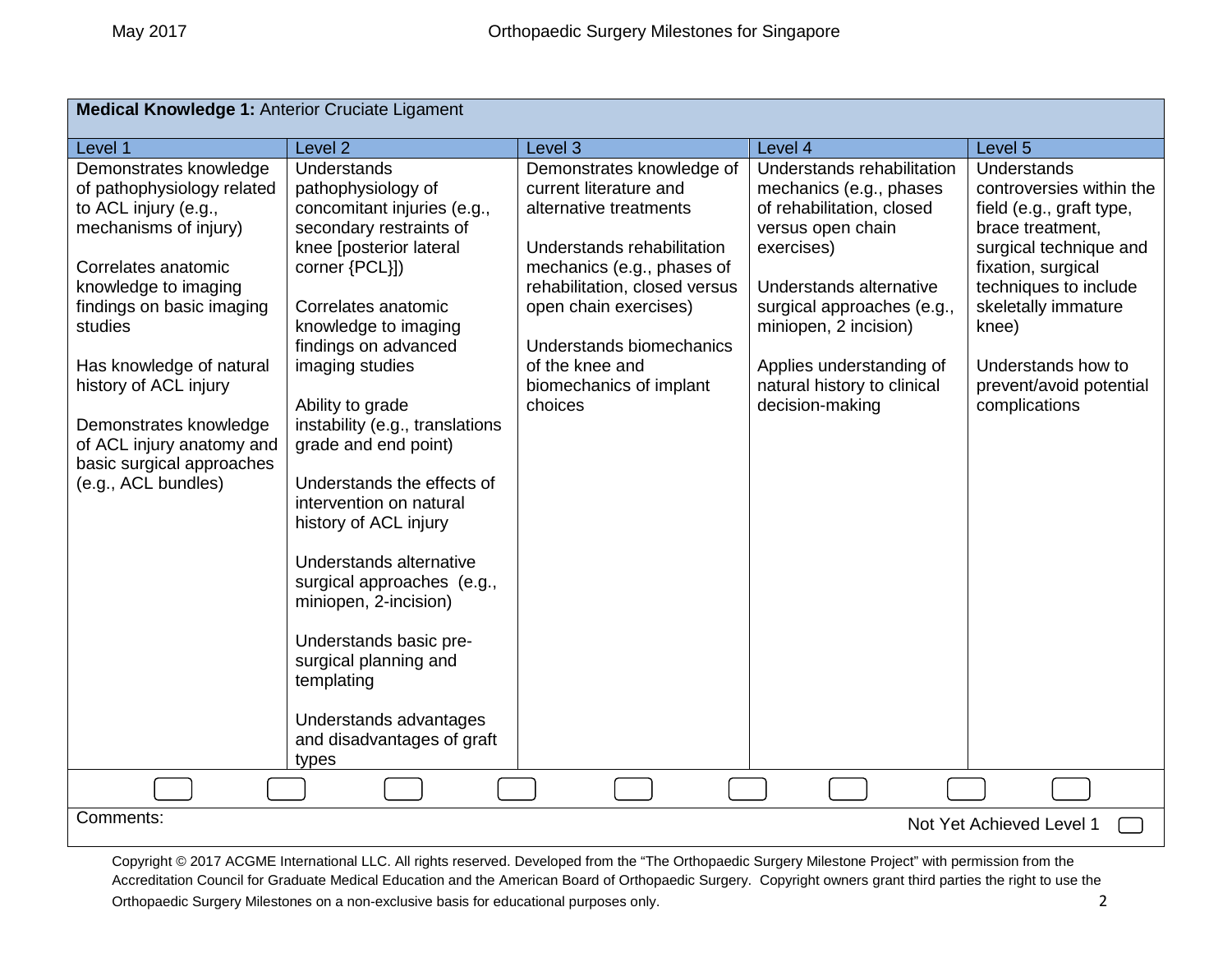| Patient Care 2: Ankle Fracture                                                                                                                                                                                                                                             |                                                                                                                                                                                                                                                                                                                                                                                                                                                                                                               |                                                                                                                                                                                                                                                                                                                                                                                                                                                                                               |                                                                                                                                                                                                                                                                                                                                                                                                                                                    |                                                                                                                                                                                                                                                                          |
|----------------------------------------------------------------------------------------------------------------------------------------------------------------------------------------------------------------------------------------------------------------------------|---------------------------------------------------------------------------------------------------------------------------------------------------------------------------------------------------------------------------------------------------------------------------------------------------------------------------------------------------------------------------------------------------------------------------------------------------------------------------------------------------------------|-----------------------------------------------------------------------------------------------------------------------------------------------------------------------------------------------------------------------------------------------------------------------------------------------------------------------------------------------------------------------------------------------------------------------------------------------------------------------------------------------|----------------------------------------------------------------------------------------------------------------------------------------------------------------------------------------------------------------------------------------------------------------------------------------------------------------------------------------------------------------------------------------------------------------------------------------------------|--------------------------------------------------------------------------------------------------------------------------------------------------------------------------------------------------------------------------------------------------------------------------|
| Level 1                                                                                                                                                                                                                                                                    | Level <sub>2</sub>                                                                                                                                                                                                                                                                                                                                                                                                                                                                                            | Level <sub>3</sub>                                                                                                                                                                                                                                                                                                                                                                                                                                                                            | Level 4                                                                                                                                                                                                                                                                                                                                                                                                                                            | Level <sub>5</sub>                                                                                                                                                                                                                                                       |
| Obtains history and<br>performs basic physical<br>exam<br>Appropriately orders basic<br>imaging studies<br>Prescribes non-operative<br>treatments<br>Splints fracture<br>appropriately<br>Provides basic peri-<br>operative management<br>Lists potential<br>complications | Obtains focused history and<br>performs focused exam;<br>recognizes implications of<br>soft tissue injury<br>Appropriately interprets<br>basic imaging studies<br>Prescribes and manages<br>non-operative treatment<br>Performs a closed reduction<br>Completes pre-operative<br>planning with<br>instrumentation and<br>implants<br>Performs surgical exposure<br>of the lateral malleolus<br>Provides post-operative<br>management and<br>rehabilitation<br>Capable of diagnosis and<br>early management of | Appropriately orders and<br>interprets advanced<br>imaging studies (e.g.,<br>stress views, computed<br>tomography [CT] scan)<br>Provides a comprehensive<br>assessment of most<br>fractures on imaging<br>studies<br>Completes comprehensive<br>pre-operative planning with<br>alternatives<br>Performs surgical<br>reduction and fixation of a<br>simple fracture (e.g.,<br>lateral or bimalleolar ankle<br>fracture)<br>Modifies and adjusts post-<br>operative treatment plan<br>as needed | Provides comprehensive<br>assessment of complex<br>fracture patterns on<br>imaging studies (e.g.,<br>pilon fracture)<br>Recognizes indications for<br>and provides non-<br>operative treatment of an<br>unstable fracture (e.g.,<br>diabetes, medical<br>comorbidities, non-<br>compliance)<br>Capable of treating<br>complications both intra-<br>operatively and post-<br>operatively (e.g., wound<br>breakdown following<br>malleolar fixation) | Develops unique,<br>complex post-operative<br>management plans<br>Performs surgical<br>reduction and fixation<br>of a moderately<br>complex fracture (e.g.,<br>open reduction internal<br>fixation [ORIF]<br>trimalleolar ankle<br>fracture or simple pilon<br>fracture) |
|                                                                                                                                                                                                                                                                            | complications                                                                                                                                                                                                                                                                                                                                                                                                                                                                                                 |                                                                                                                                                                                                                                                                                                                                                                                                                                                                                               |                                                                                                                                                                                                                                                                                                                                                                                                                                                    |                                                                                                                                                                                                                                                                          |
|                                                                                                                                                                                                                                                                            |                                                                                                                                                                                                                                                                                                                                                                                                                                                                                                               |                                                                                                                                                                                                                                                                                                                                                                                                                                                                                               |                                                                                                                                                                                                                                                                                                                                                                                                                                                    |                                                                                                                                                                                                                                                                          |
| Comments:                                                                                                                                                                                                                                                                  |                                                                                                                                                                                                                                                                                                                                                                                                                                                                                                               |                                                                                                                                                                                                                                                                                                                                                                                                                                                                                               |                                                                                                                                                                                                                                                                                                                                                                                                                                                    | Not Yet Achieved Level 1                                                                                                                                                                                                                                                 |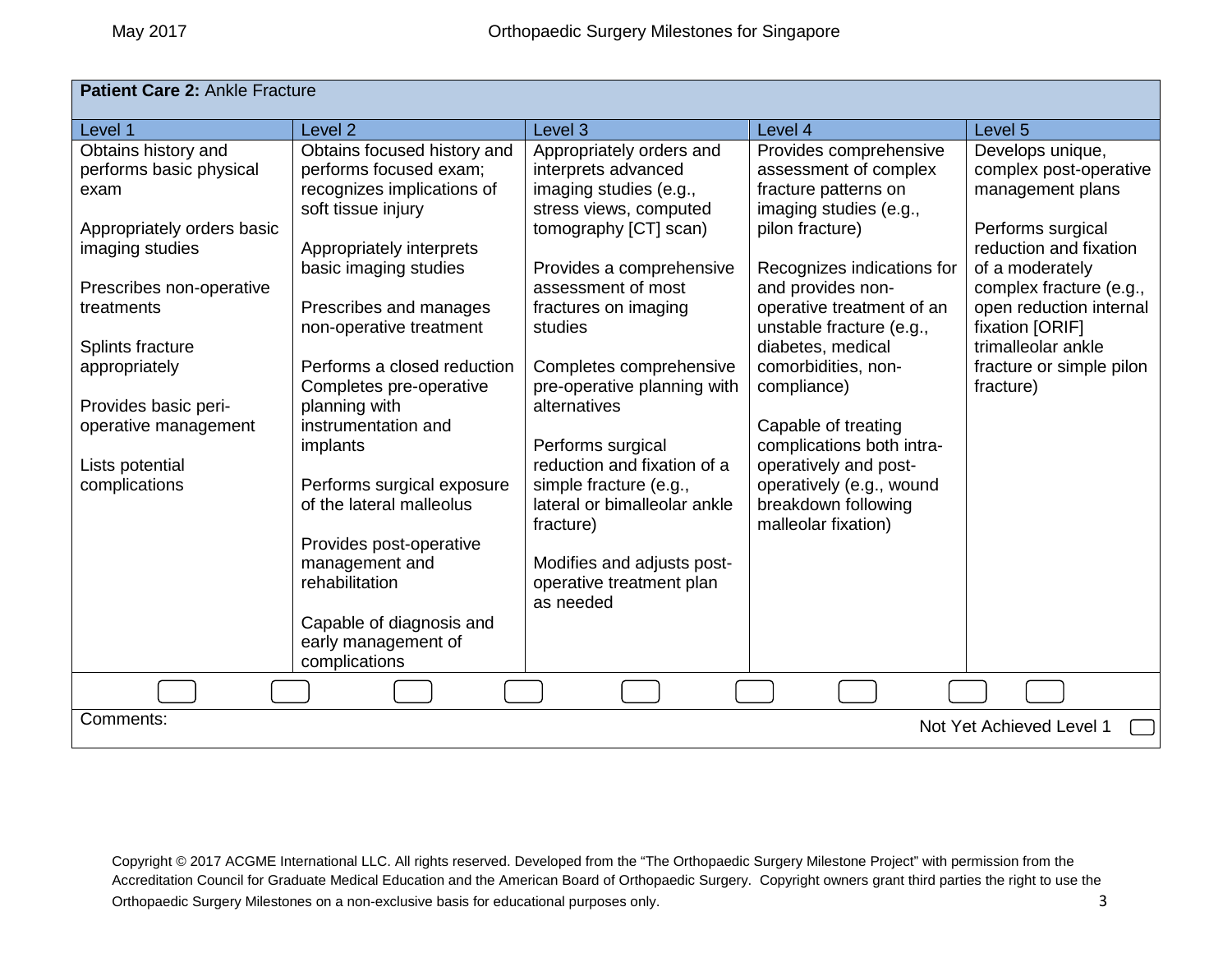| <b>Medical Knowledge 2: Ankle Fracture</b>                                                                                                                                                                                                                              |                                                                                                                                                                                                                                                                                                                                                                                                                                                                            |                                                                                                                                                                                                                        |                                                                                                                                       |                                                                                                               |
|-------------------------------------------------------------------------------------------------------------------------------------------------------------------------------------------------------------------------------------------------------------------------|----------------------------------------------------------------------------------------------------------------------------------------------------------------------------------------------------------------------------------------------------------------------------------------------------------------------------------------------------------------------------------------------------------------------------------------------------------------------------|------------------------------------------------------------------------------------------------------------------------------------------------------------------------------------------------------------------------|---------------------------------------------------------------------------------------------------------------------------------------|---------------------------------------------------------------------------------------------------------------|
| Level 1                                                                                                                                                                                                                                                                 | Level <sub>2</sub>                                                                                                                                                                                                                                                                                                                                                                                                                                                         | Level 3                                                                                                                                                                                                                | Level 4                                                                                                                               | Level 5                                                                                                       |
| Demonstrates<br>knowledge of<br>pathophysiology related<br>to ankle fractures<br>Correlates anatomic<br>knowledge to imaging<br>findings on basic<br>imaging studies<br>Demonstrates<br>knowledge of non-<br>operative treatment<br>options and surgical<br>indications | Demonstrates ability to<br>describe and classify<br>fractures<br>Correlates anatomic<br>knowledge to imaging<br>findings on advanced<br>imaging studies<br>Demonstrates basic<br>knowledge of natural<br>history of ankle fractures<br>Demonstrates knowledge<br>of ankle fractures<br>anatomy and basic<br>surgical approaches<br>Understands basic pre-<br>surgical planning and<br>templating<br>Understands implication<br>of open fractures and soft<br>tissue injury | Demonstrates knowledge<br>of current literature and<br>alternative treatments<br>Understands the effects<br>of intervention on natural<br>history of ankle fractures<br>Understands alternative<br>surgical approaches | Applies understanding of<br>natural history to clinical<br>decision-making<br>Understanding of<br>biomechanics and implant<br>choices | Understands<br>controversies within the<br>field (e.g., syndesmotic<br>fixation, indications, and<br>options) |
|                                                                                                                                                                                                                                                                         |                                                                                                                                                                                                                                                                                                                                                                                                                                                                            |                                                                                                                                                                                                                        |                                                                                                                                       |                                                                                                               |
| Comments:                                                                                                                                                                                                                                                               |                                                                                                                                                                                                                                                                                                                                                                                                                                                                            |                                                                                                                                                                                                                        |                                                                                                                                       | Not Yet Achieved Level 1                                                                                      |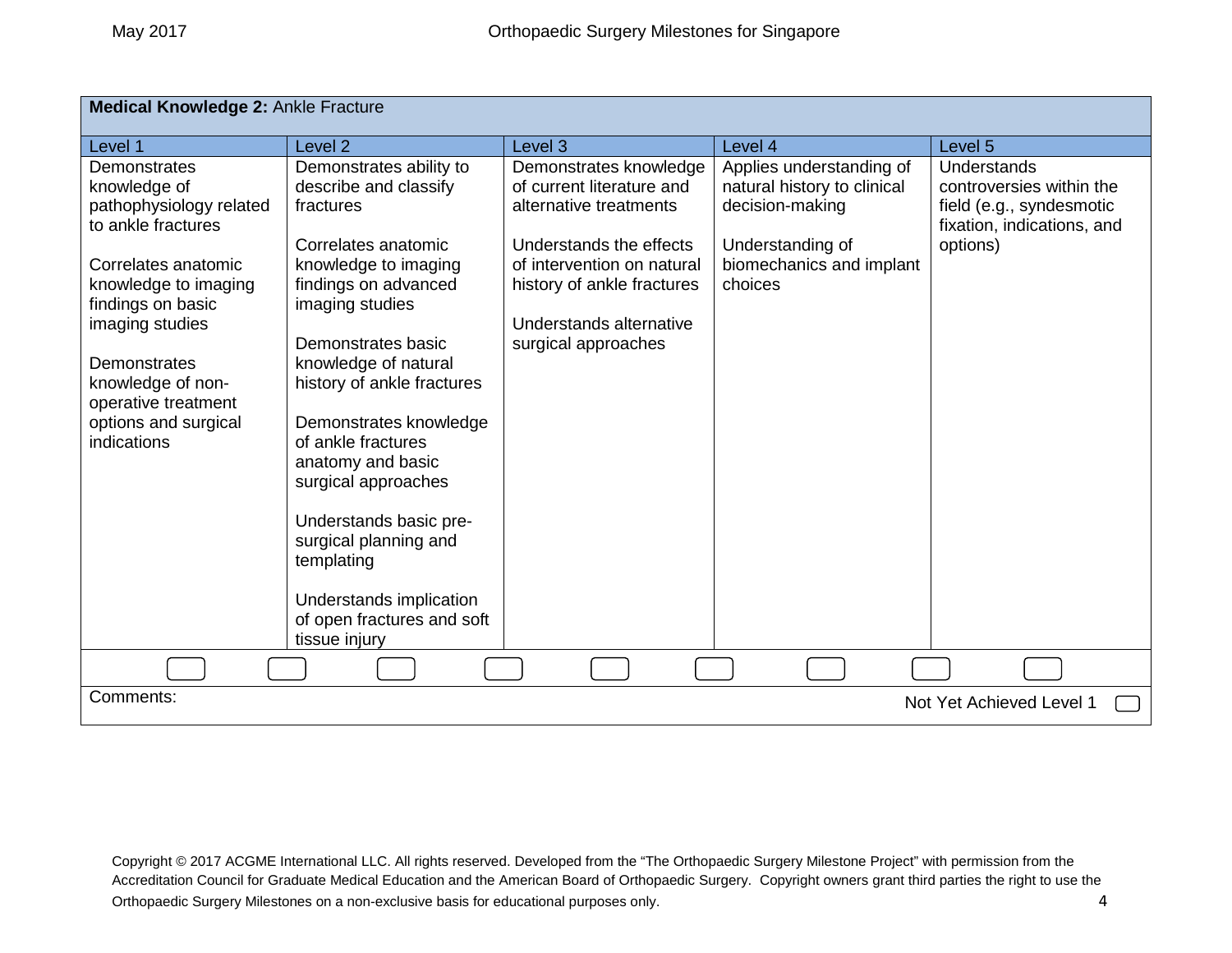| <b>Patient Care 3: Degenerative Spinal Conditions</b>                                                                                                                                                                                                                                                                                                                                                                                                                          |                                                                                                                                                                                                                                                                                                                                                                                                                                                          |                                                                                                                                                                                                                                                                                                                                                                                                                                                                                                                                                                                                                                                                                                                                                                                                                                                                     |                                                                                                                                                                                                                                                                                                                                                                                                                                                                                                                                                     |                                                                                                                                                                                                                                                                                                                                                                                                                                                                                                                                                                                                        |
|--------------------------------------------------------------------------------------------------------------------------------------------------------------------------------------------------------------------------------------------------------------------------------------------------------------------------------------------------------------------------------------------------------------------------------------------------------------------------------|----------------------------------------------------------------------------------------------------------------------------------------------------------------------------------------------------------------------------------------------------------------------------------------------------------------------------------------------------------------------------------------------------------------------------------------------------------|---------------------------------------------------------------------------------------------------------------------------------------------------------------------------------------------------------------------------------------------------------------------------------------------------------------------------------------------------------------------------------------------------------------------------------------------------------------------------------------------------------------------------------------------------------------------------------------------------------------------------------------------------------------------------------------------------------------------------------------------------------------------------------------------------------------------------------------------------------------------|-----------------------------------------------------------------------------------------------------------------------------------------------------------------------------------------------------------------------------------------------------------------------------------------------------------------------------------------------------------------------------------------------------------------------------------------------------------------------------------------------------------------------------------------------------|--------------------------------------------------------------------------------------------------------------------------------------------------------------------------------------------------------------------------------------------------------------------------------------------------------------------------------------------------------------------------------------------------------------------------------------------------------------------------------------------------------------------------------------------------------------------------------------------------------|
| Level 1                                                                                                                                                                                                                                                                                                                                                                                                                                                                        | Level <sub>2</sub>                                                                                                                                                                                                                                                                                                                                                                                                                                       | Level 3                                                                                                                                                                                                                                                                                                                                                                                                                                                                                                                                                                                                                                                                                                                                                                                                                                                             | Level 4                                                                                                                                                                                                                                                                                                                                                                                                                                                                                                                                             | Level 5                                                                                                                                                                                                                                                                                                                                                                                                                                                                                                                                                                                                |
| Obtains history and<br>performs basic physical<br>exam<br>Appropriately orders basic<br>imaging studies<br>Prescribes non-operative<br>treatments: NSAIDs,<br>rehabilitation, initiates<br>basic care<br>Recognizes indications for<br>and initiates immediate<br>additional work-up ("Red<br>Flags") or urgent surgical<br>care (progressive deficit,<br>cauda equina syndrome)<br>Provides basic/general<br>peri-operative<br>management<br>Lists potential<br>complications | Obtains focused history and<br>performs focused exam;<br>appropriately interprets<br>neurological exam<br>Appropriately interprets<br>basic imaging studies<br>Assists in exposure for<br>anterior and posterior<br>cervical spine, posterior<br>lumbar spine, performs<br>closure<br>Provides procedure and<br>patient specific post-<br>operative management and<br>rehabilitation<br>Capable of diagnosis and<br>early management of<br>complications | Extends examination to non-<br>spinal differential diagnostic<br>possibilities (vascular<br>claudication, hip arthritis, etc.)<br>Appropriately orders and<br>interprets advanced imaging<br>studies (magnetic resonance<br>imaging [MRI], myelogram,<br>CT); correlates clinical and<br>imaging findings to form<br>clinical diagnosis<br>Prescribes and manages non-<br>operative treatment:<br>injections; referrals to other<br>professionals<br>Recommends appropriate<br>surgical procedures<br>considering indications and<br>contraindications, risks and<br>benefits for simple cases<br>(e.g., single-level HNP with<br>radiculopathy)<br>Completes comprehensive<br>pre-operative planning with<br>alternatives and criteria for<br>acceptable intra-operative<br>result for straightforward<br>cases (single-level herniated<br>nucleus pulposus [HNP]) | Provides complex non-<br>operative treatment (e.g.,<br>individualized care, shared<br>decision making,<br>comprehensive informed<br>consent)<br>Capable of performing<br>posterior lumbar surgical<br>exposure, assisting with<br>implant placement<br>Modifies and adjusts post-<br>operative treatment plan<br>according to clinical situation<br>(e.g., modifies for comorbid<br>conditions or complications)<br>Capable of treating simple<br>complications both intra- and<br>post-operatively (e.g.,<br>medical complications,<br>hemostasis) | Recommends appropriate<br>surgical procedures<br>considering indications and<br>contraindications, risks and<br>benefits for complex cases<br>(e.g., multi-level stenosis<br>with deformity)<br>Completes comprehensive<br>pre-operative planning with<br>alternatives and criteria for<br>acceptable intra-operative<br>result for complex cases<br>(e.g., multi-level stenosis<br>with deformity)<br>Capable of decorticating for<br>posterolateral fusion, placing<br>grafts<br>Capable of surgically treating<br>simple complications (e.g.,<br>drainage of hematoma,<br>debridement of infection) |
|                                                                                                                                                                                                                                                                                                                                                                                                                                                                                |                                                                                                                                                                                                                                                                                                                                                                                                                                                          |                                                                                                                                                                                                                                                                                                                                                                                                                                                                                                                                                                                                                                                                                                                                                                                                                                                                     |                                                                                                                                                                                                                                                                                                                                                                                                                                                                                                                                                     |                                                                                                                                                                                                                                                                                                                                                                                                                                                                                                                                                                                                        |
| Comments:                                                                                                                                                                                                                                                                                                                                                                                                                                                                      |                                                                                                                                                                                                                                                                                                                                                                                                                                                          |                                                                                                                                                                                                                                                                                                                                                                                                                                                                                                                                                                                                                                                                                                                                                                                                                                                                     |                                                                                                                                                                                                                                                                                                                                                                                                                                                                                                                                                     | Not Yet Achieved Level 1                                                                                                                                                                                                                                                                                                                                                                                                                                                                                                                                                                               |

Copyright © 2017 ACGME International LLC. All rights reserved. Developed from the "The Orthopaedic Surgery Milestone Project" with permission from the Accreditation Council for Graduate Medical Education and the American Board of Orthopaedic Surgery. Copyright owners grant third parties the right to use the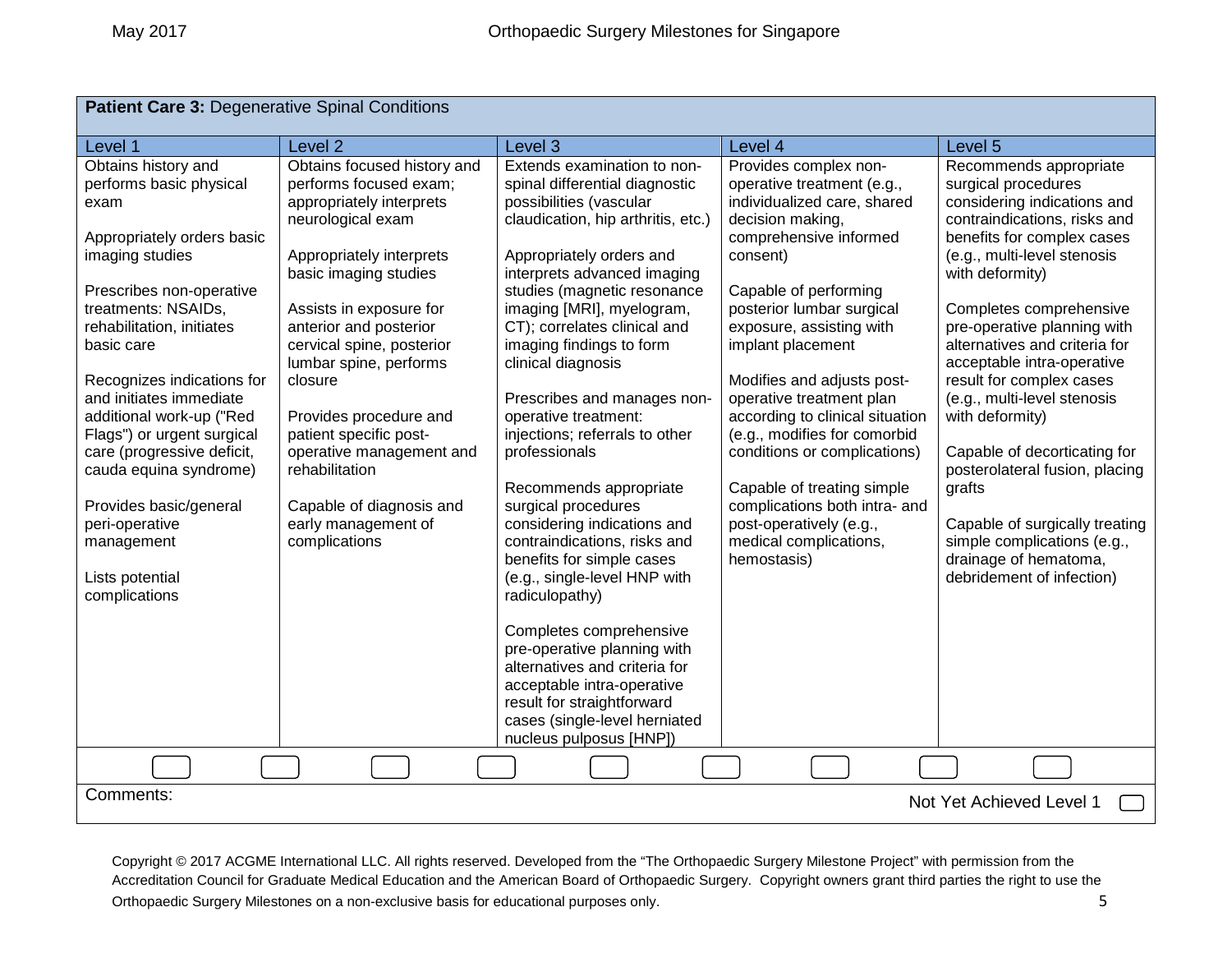## **Medical Knowledge 3:** Degenerative Spinal Conditions

| Level 1                                                                                                                                                                                                                                                                                                                                                                                                                                            | Level <sub>2</sub>                                                                                                                                                                                                                                                                                                                                                                                                                                                                                                                                                                                                                                                                                                                                                                                             | Level <sub>3</sub>                                                                                                                                                                                                                                                                                                                                                                                                                                                                                                                  | Level 4                                                                                                                                                                                                                                                                                                                                                                                                                             | Level <sub>5</sub>                                                                                                                                                                                                                                                                                                                                                                                                                                             |
|----------------------------------------------------------------------------------------------------------------------------------------------------------------------------------------------------------------------------------------------------------------------------------------------------------------------------------------------------------------------------------------------------------------------------------------------------|----------------------------------------------------------------------------------------------------------------------------------------------------------------------------------------------------------------------------------------------------------------------------------------------------------------------------------------------------------------------------------------------------------------------------------------------------------------------------------------------------------------------------------------------------------------------------------------------------------------------------------------------------------------------------------------------------------------------------------------------------------------------------------------------------------------|-------------------------------------------------------------------------------------------------------------------------------------------------------------------------------------------------------------------------------------------------------------------------------------------------------------------------------------------------------------------------------------------------------------------------------------------------------------------------------------------------------------------------------------|-------------------------------------------------------------------------------------------------------------------------------------------------------------------------------------------------------------------------------------------------------------------------------------------------------------------------------------------------------------------------------------------------------------------------------------|----------------------------------------------------------------------------------------------------------------------------------------------------------------------------------------------------------------------------------------------------------------------------------------------------------------------------------------------------------------------------------------------------------------------------------------------------------------|
| Demonstrates knowledge<br>of pathophysiology related<br>to lumbar and cervical<br>degenerative conditions<br>Correlates anatomic<br>knowledge to imaging<br>findings on basic imaging<br>studies (e.g., cervical or<br>lumbar radiographs)<br>Demonstrates knowledge<br>of physical exam of<br>cervical and lumbar spine<br>and related neurologic and<br>provocative signs<br>Demonstrates knowledge<br>of general peri-operative<br>patient care | Describes specific clinical<br>syndromes of lumbar and<br>cervical degenerative<br>conditions (e.g.,<br>radiculopathy from HNP vs.<br>stenosis vs.<br>spondylolisthesis, back pain,<br>cervical radiculopathy, or<br>myelopathy)<br>Correlates anatomic<br>knowledge to imaging<br>findings on advanced<br>imaging studies (e.g., MRI,<br>myelogram/CT)<br>Demonstrates knowledge of<br>biological theories of pain<br>generation<br>Demonstrates knowledge of<br>natural history of lumbar and<br>cervical degenerative<br>conditions<br>Demonstrates knowledge of<br>anatomic changes resulting<br>from lumbar and cervical<br>degenerative disorders and<br>basic surgical approaches<br>(e.g., anterior cervical,<br>posterior cervical or lumbar)<br>Demonstrates knowledge of<br>non-operative treatment | Demonstrates knowledge of<br>current literature and<br>alternative treatments<br>Demonstrates knowledge of<br>biology of fusion healing<br>Demonstrates knowledge of<br>the effects of intervention on<br>natural history of lumbar and<br>cervical degenerative<br>conditions<br>Demonstrates knowledge of<br>basic pre-surgical planning<br>and criteria for acceptable<br>intra-operative result for<br>simple primary cases (e.g.,<br>laminotomy for HNP, single-<br>level anterior cervical<br>discotomy and fusion<br>[ACDF]) | Demonstrates knowledge of<br>alternative surgical<br>approaches, complications<br>of approaches<br>Demonstrates knowledge of<br>presurgical planning and<br>criteria for acceptable intra-<br>operative result for cases of<br>moderate complexity (e.g.,<br>spondylolisthesis, multi-level<br>decompression and fusion)<br>Demonstrates knowledge of<br>surgical indications<br>Demonstrates knowledge of<br>basic implant choices | Demonstrates knowledge<br>of controversies within the<br>field (e.g., epidural blocks,<br>arthroplasty vs. fusion, and<br>fusion techniques)<br>Demonstrates knowledge<br>of cervical and lumbar<br>biomechanics and<br>alterations by<br>decompression or implants<br>Demonstrates knowledge<br>of influence of natural<br>history and comorbidity on<br>clinical decision-making<br>Demonstrates knowledge<br>of alternative implant<br>choices/biomaterials |
|                                                                                                                                                                                                                                                                                                                                                                                                                                                    | options                                                                                                                                                                                                                                                                                                                                                                                                                                                                                                                                                                                                                                                                                                                                                                                                        |                                                                                                                                                                                                                                                                                                                                                                                                                                                                                                                                     |                                                                                                                                                                                                                                                                                                                                                                                                                                     |                                                                                                                                                                                                                                                                                                                                                                                                                                                                |
|                                                                                                                                                                                                                                                                                                                                                                                                                                                    |                                                                                                                                                                                                                                                                                                                                                                                                                                                                                                                                                                                                                                                                                                                                                                                                                |                                                                                                                                                                                                                                                                                                                                                                                                                                                                                                                                     |                                                                                                                                                                                                                                                                                                                                                                                                                                     |                                                                                                                                                                                                                                                                                                                                                                                                                                                                |
| Comments:                                                                                                                                                                                                                                                                                                                                                                                                                                          |                                                                                                                                                                                                                                                                                                                                                                                                                                                                                                                                                                                                                                                                                                                                                                                                                |                                                                                                                                                                                                                                                                                                                                                                                                                                                                                                                                     |                                                                                                                                                                                                                                                                                                                                                                                                                                     | Not Yet Achieved Level 1                                                                                                                                                                                                                                                                                                                                                                                                                                       |

Copyright © 2017 ACGME International LLC. All rights reserved. Developed from the "The Orthopaedic Surgery Milestone Project" with permission from the Accreditation Council for Graduate Medical Education and the American Board of Orthopaedic Surgery. Copyright owners grant third parties the right to use the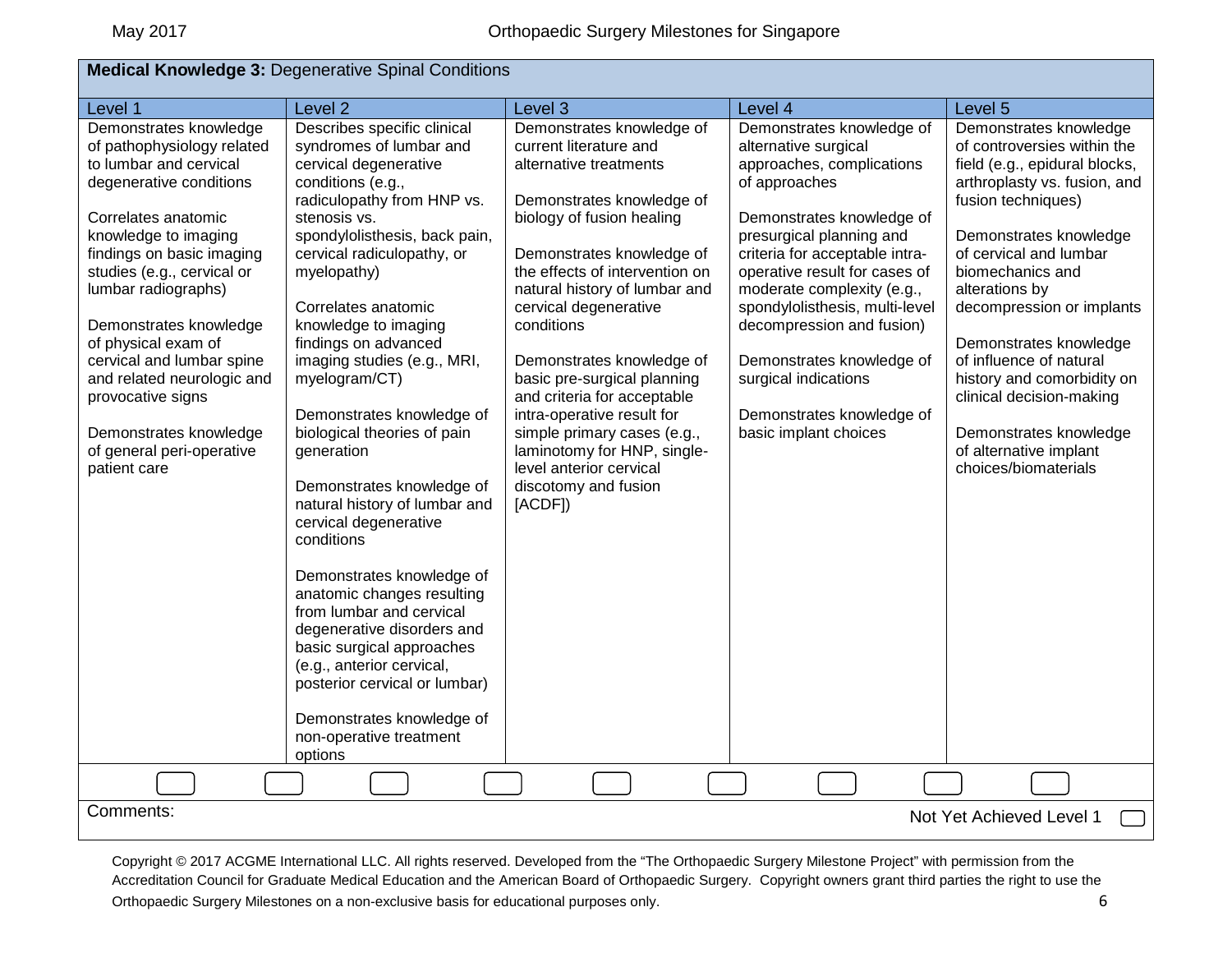| Patient Care 4: Diaphyseal Femur and Tibia Fracture                                                                                                                                                                                                                                            |                                                                                                                                                                                                                                                                                                                                                                                                                                                                                                                                                                                                                                                                                |                                                                                                                                                                                                                                                                                                                                                                                                                              |                                                                                                                                                                                                                                                                                                                                                                                                       |                                                                                                                                                                                                                                                                  |  |
|------------------------------------------------------------------------------------------------------------------------------------------------------------------------------------------------------------------------------------------------------------------------------------------------|--------------------------------------------------------------------------------------------------------------------------------------------------------------------------------------------------------------------------------------------------------------------------------------------------------------------------------------------------------------------------------------------------------------------------------------------------------------------------------------------------------------------------------------------------------------------------------------------------------------------------------------------------------------------------------|------------------------------------------------------------------------------------------------------------------------------------------------------------------------------------------------------------------------------------------------------------------------------------------------------------------------------------------------------------------------------------------------------------------------------|-------------------------------------------------------------------------------------------------------------------------------------------------------------------------------------------------------------------------------------------------------------------------------------------------------------------------------------------------------------------------------------------------------|------------------------------------------------------------------------------------------------------------------------------------------------------------------------------------------------------------------------------------------------------------------|--|
| Level 1                                                                                                                                                                                                                                                                                        | Level <sub>2</sub>                                                                                                                                                                                                                                                                                                                                                                                                                                                                                                                                                                                                                                                             | Level <sub>3</sub>                                                                                                                                                                                                                                                                                                                                                                                                           | Level 4                                                                                                                                                                                                                                                                                                                                                                                               | Level 5                                                                                                                                                                                                                                                          |  |
| Obtains history and<br>performs basic physical<br>exam<br>Appropriately orders basic<br>imaging studies<br>Splints fracture<br>appropriately<br>Provides basic peri-<br>operative management<br>Assesses for limb<br>perfusion and<br>compartment syndrome<br>Lists potential<br>complications | Appropriately interprets basic<br>imaging studies<br>Prescribes and manages non-<br>operative treatment<br>Performs a closed reduction<br>Completes pre-operative<br>planning with instrumentation<br>and implants<br>Performs basic surgical<br>approaches<br>Performs patient positioning<br>for operative fixation (e.g., use<br>of fracture table)<br>Provides post-operative<br>management and rehabilitation<br>Performs basic open wound<br>management and debridement<br>Initiates management of limb<br>reperfusion and compartment<br>syndrome<br>Recognizes the needs of the<br>polytrauma patient<br>Capable of diagnosis and early<br>management of complications | Appropriately orders and<br>interprets advanced imaging<br>studies<br>Provides complex non-<br>operative treatment<br>Completes comprehensive<br>pre-operative planning with<br>alternatives<br>Performs surgical repair to a<br>simple fracture<br><b>Effectively uses</b><br>intraoperative imaging<br>Modifies and adjusts post-<br>operative treatment plan as<br>needed<br>Capable of performing<br>compartment release | Performs surgical repair to a<br>moderately complex fracture<br>(e.g., able to perform<br>intramedullary nailing of<br>segmental femur fracture)<br>Performs alternative surgical<br>approaches for femur and<br>tibia fractures (e.g., open<br>reduction techniques)<br>Performs complex wound<br>management and<br>debridement (e.g.,<br>understands need for<br>consultation for flap<br>coverage) | Prioritizes the needs of the<br>polytrauma patient (e.g.,<br>timing of long bone fixation,<br>works with consulting teams)<br>Capable of treating<br>complications both<br>intraoperatively and post-<br>operatively (e.g., manages<br>post-operative infection) |  |
|                                                                                                                                                                                                                                                                                                |                                                                                                                                                                                                                                                                                                                                                                                                                                                                                                                                                                                                                                                                                |                                                                                                                                                                                                                                                                                                                                                                                                                              |                                                                                                                                                                                                                                                                                                                                                                                                       |                                                                                                                                                                                                                                                                  |  |
| Comments:                                                                                                                                                                                                                                                                                      | Not Yet Achieved Level 1                                                                                                                                                                                                                                                                                                                                                                                                                                                                                                                                                                                                                                                       |                                                                                                                                                                                                                                                                                                                                                                                                                              |                                                                                                                                                                                                                                                                                                                                                                                                       |                                                                                                                                                                                                                                                                  |  |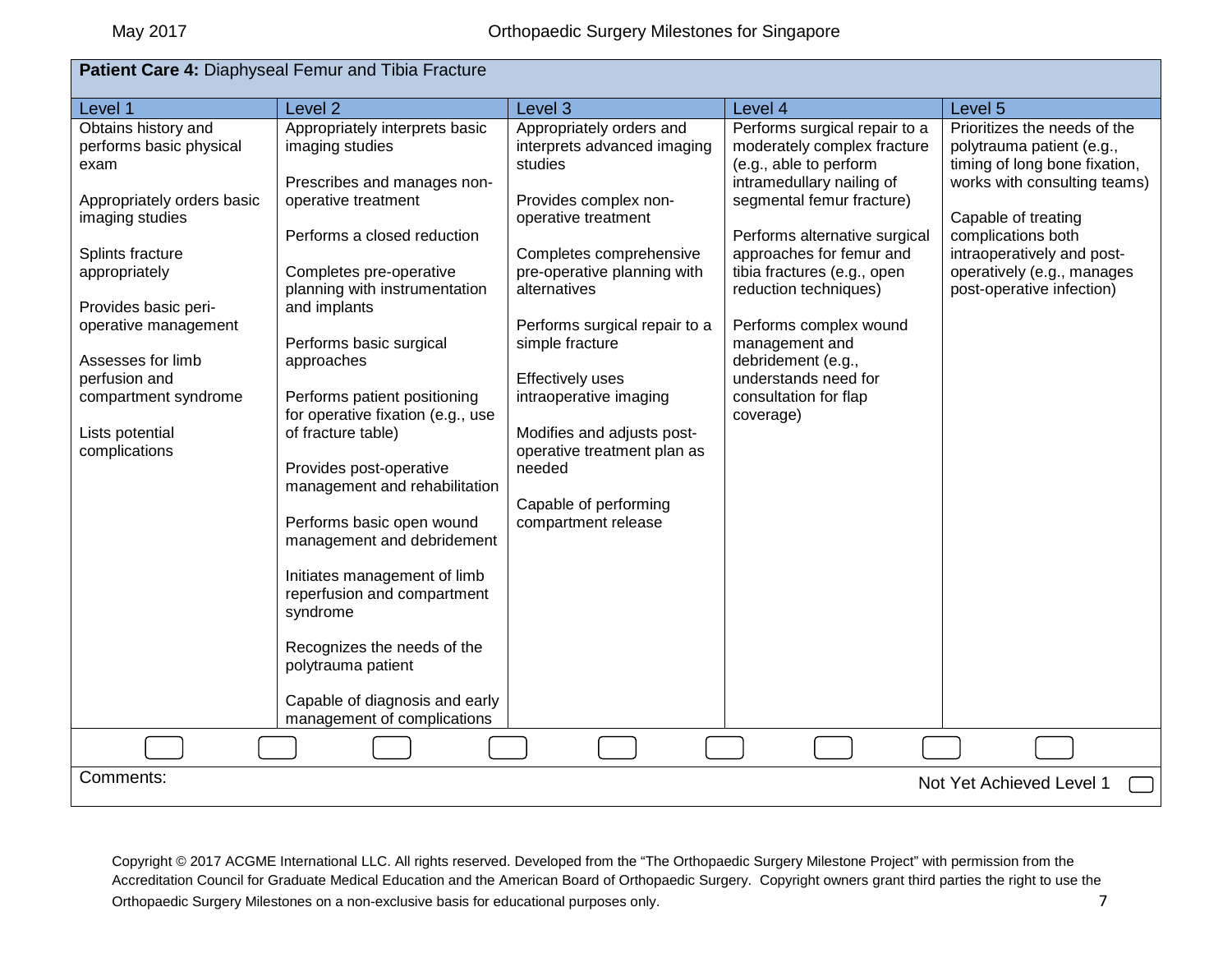| Medical Knowledge 4: Diaphyseal Femur and Tibia Fracture                                                                                                                                                                                                     |                                                                                                                                                                                                                                                                                                                                                                                                                                                                                                                                                                                                                                                                                                            |                                                                                                                                                                                                                                                                                                                                                                                                                               |                                                                               |                                                                                                                               |
|--------------------------------------------------------------------------------------------------------------------------------------------------------------------------------------------------------------------------------------------------------------|------------------------------------------------------------------------------------------------------------------------------------------------------------------------------------------------------------------------------------------------------------------------------------------------------------------------------------------------------------------------------------------------------------------------------------------------------------------------------------------------------------------------------------------------------------------------------------------------------------------------------------------------------------------------------------------------------------|-------------------------------------------------------------------------------------------------------------------------------------------------------------------------------------------------------------------------------------------------------------------------------------------------------------------------------------------------------------------------------------------------------------------------------|-------------------------------------------------------------------------------|-------------------------------------------------------------------------------------------------------------------------------|
| Level 1                                                                                                                                                                                                                                                      | Level <sub>2</sub>                                                                                                                                                                                                                                                                                                                                                                                                                                                                                                                                                                                                                                                                                         | Level 3                                                                                                                                                                                                                                                                                                                                                                                                                       | Level 4                                                                       | Level 5                                                                                                                       |
| Demonstrates knowledge of<br>pathophysiology related to<br>diaphyseal femur and tibia<br>fractures<br>Correlates anatomic<br>knowledge to imaging findings<br>on basic imaging studies<br>Demonstrates knowledge of<br>medical and surgical<br>comorbidities | Able to describe and<br>classify fractures<br>Demonstrates knowledge<br>of associated injuries and<br>impact on surgical care<br>(e.g., femoral neck<br>fracture, associated<br>skeletal injuries)<br>Understands implication of<br>open fractures and soft<br>tissue injury<br>Demonstrates knowledge<br>of diaphyseal femur and<br>tibia fractures anatomy<br>and basic surgical<br>approaches<br>Understands basic pre-<br>surgical planning and<br>templating<br>Demonstrates knowledge<br>of non-operative treatment<br>options and surgical<br>indications<br>Demonstrates knowledge<br>of surgical and non-<br>operative complications<br>(e.g., compartment<br>syndrome, fat emboli,<br>infection) | Demonstrates knowledge of<br>impact on polytrauma on<br>management of diaphyseal<br>femur and tibia fractures<br>Understands biomechanics<br>and implant choices<br>Understands the effects of<br>intervention on natural<br>history of diaphyseal femur<br>and tibia fractures<br>Understands alternative<br>surgical approaches<br>Recognizes surgical<br>indications in complex<br>fractures and the polytrauma<br>patient | Demonstrates knowledge of<br>current literature and<br>alternative treatments | Understands controversies<br>within the field (e.g., initial<br>management of femur<br>fracture in the polytrauma<br>patient) |
|                                                                                                                                                                                                                                                              |                                                                                                                                                                                                                                                                                                                                                                                                                                                                                                                                                                                                                                                                                                            |                                                                                                                                                                                                                                                                                                                                                                                                                               |                                                                               |                                                                                                                               |
| Comments:                                                                                                                                                                                                                                                    |                                                                                                                                                                                                                                                                                                                                                                                                                                                                                                                                                                                                                                                                                                            |                                                                                                                                                                                                                                                                                                                                                                                                                               |                                                                               | Not Yet Achieved Level 1                                                                                                      |
|                                                                                                                                                                                                                                                              |                                                                                                                                                                                                                                                                                                                                                                                                                                                                                                                                                                                                                                                                                                            |                                                                                                                                                                                                                                                                                                                                                                                                                               |                                                                               |                                                                                                                               |

Copyright © 2017 ACGME International LLC. All rights reserved. Developed from the "The Orthopaedic Surgery Milestone Project" with permission from the Accreditation Council for Graduate Medical Education and the American Board of Orthopaedic Surgery. Copyright owners grant third parties the right to use the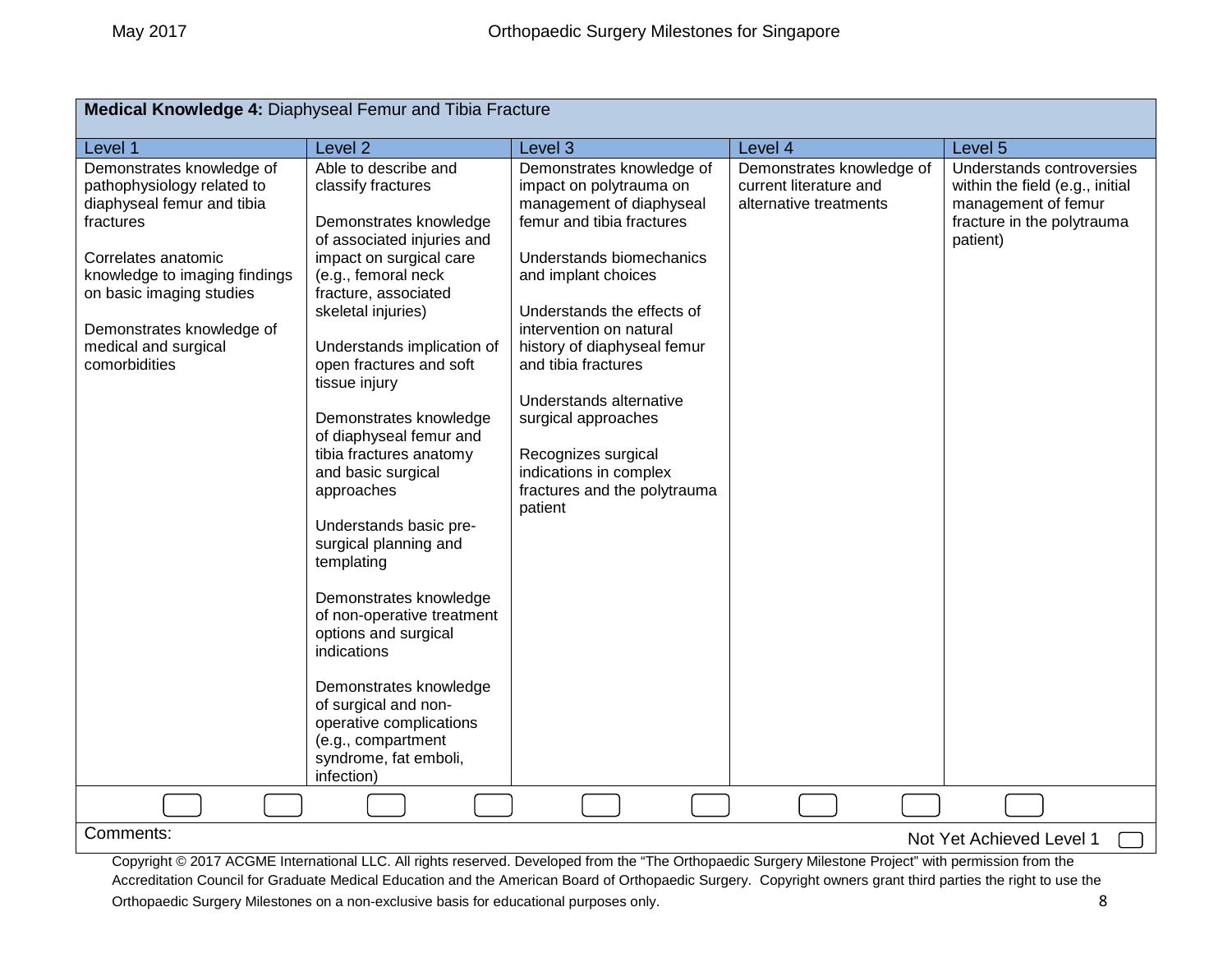| Patient Care 5: Hip and Knee Osteo Arthritis (OA)                                                |                                                                                                   |                                                                                                                 |                                                                                              |                                                                                        |
|--------------------------------------------------------------------------------------------------|---------------------------------------------------------------------------------------------------|-----------------------------------------------------------------------------------------------------------------|----------------------------------------------------------------------------------------------|----------------------------------------------------------------------------------------|
| Level 1                                                                                          | Level <sub>2</sub>                                                                                | Level <sub>3</sub>                                                                                              | Level 4                                                                                      | Level 5                                                                                |
| Obtains history and<br>performs basic physical<br>exam                                           | Obtains focused history and<br>performs focused exam<br>Appropriately interprets basic            | Appropriately orders and<br>interprets advanced imaging<br>studies (e.g., MRI, CT,<br>nuclear medicine imaging, | Capable of performing<br>alternative surgical<br>approaches to the hip and<br>knee arthritis | Competently performs two<br>or more approaches to the<br>hip and knee                  |
| Appropriately orders basic<br>imaging studies                                                    | imaging studies<br>Manages non-operative                                                          | and advanced radiographs<br>views)                                                                              |                                                                                              | Capable of performing<br>primary total hip<br>replacement (THR) and                    |
| Prescribes non-operative<br>treatments (e.g., NSAIDs,<br>physical therapy, assistive<br>devices) | treatment (e.g., NSAIDs,<br>physical therapy, assistive<br>devices, injections)                   | Appropriately recommends<br>surgical intervention<br>Completes comprehensive                                    |                                                                                              | total knee replacement<br>(TKR)<br>Capable of treating                                 |
| Provides basic peri-<br>operative management                                                     | Completes pre-operative<br>planning with instrumentation<br>and implants (e.g., implant           | pre-operative planning with<br>alternatives                                                                     |                                                                                              | complications both intra-<br>and post-operatively (e.g.,<br>peri-prosthetic fractures, |
| (e.g., pre- and post-<br>operative assessment)                                                   | templating, instruments<br>needed)                                                                | Modifies and adjusts post-<br>operative treatment plan as<br>needed                                             |                                                                                              | infections, instability)                                                               |
| Lists potential complications<br>(e.g., infections,<br>dislocations,<br>thromboembolic disease,  | Capable of performing one<br>basic surgical approach to the<br>hip and knee                       | Capable of surgically treating<br>simple complications (e.g.,<br>closed reduction, irrigation,                  |                                                                                              |                                                                                        |
| peri-prosthetic fracture,<br>neurovascular compromise)                                           | Provides post-operative<br>management and rehabilitation                                          | and debridement)                                                                                                |                                                                                              |                                                                                        |
| Provides prophylaxis and<br>manages thromboembolic<br>disease                                    | (e.g., orders appropriate peri-<br>operative medications and<br>mobilization)                     | Is able to employ scoring<br>systems to determine patient<br>reported outcomes                                  |                                                                                              |                                                                                        |
|                                                                                                  | Capable of diagnosis and early<br>management of complications<br>(e.g., infections, dislocations) |                                                                                                                 |                                                                                              |                                                                                        |
|                                                                                                  | Assesses for risk of<br>thromboembolic disease                                                    |                                                                                                                 |                                                                                              |                                                                                        |
|                                                                                                  |                                                                                                   |                                                                                                                 |                                                                                              |                                                                                        |
| Comments:<br>Not Yet Achieved Level 1                                                            |                                                                                                   |                                                                                                                 |                                                                                              |                                                                                        |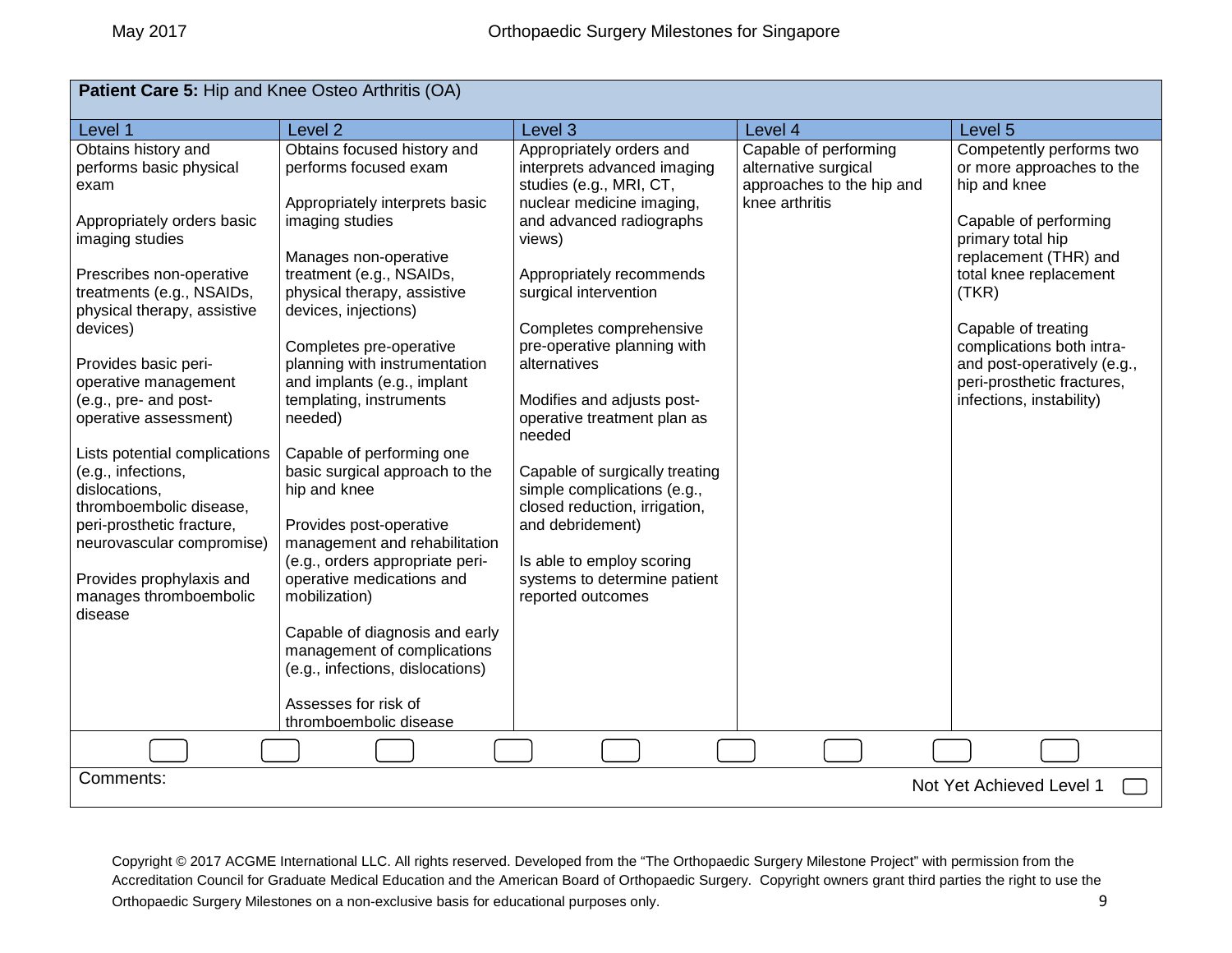| Medical Knowledge 5: Hip and Knee Osteo Arthritis                                                                                                                                                                                                                                                                                                                                                                                                                  |                                                                                                                                                                                                                                                                                                                                                                                                                                                                                                                        |                                                                                                                                                                                                                                                                                                                                                                                                                                                                                                               |                                                                                                                                                                                                                                                                                  |                                                                                                                                                                                                         |  |
|--------------------------------------------------------------------------------------------------------------------------------------------------------------------------------------------------------------------------------------------------------------------------------------------------------------------------------------------------------------------------------------------------------------------------------------------------------------------|------------------------------------------------------------------------------------------------------------------------------------------------------------------------------------------------------------------------------------------------------------------------------------------------------------------------------------------------------------------------------------------------------------------------------------------------------------------------------------------------------------------------|---------------------------------------------------------------------------------------------------------------------------------------------------------------------------------------------------------------------------------------------------------------------------------------------------------------------------------------------------------------------------------------------------------------------------------------------------------------------------------------------------------------|----------------------------------------------------------------------------------------------------------------------------------------------------------------------------------------------------------------------------------------------------------------------------------|---------------------------------------------------------------------------------------------------------------------------------------------------------------------------------------------------------|--|
| Level 1                                                                                                                                                                                                                                                                                                                                                                                                                                                            | Level <sub>2</sub>                                                                                                                                                                                                                                                                                                                                                                                                                                                                                                     | Level 3                                                                                                                                                                                                                                                                                                                                                                                                                                                                                                       | Level 4                                                                                                                                                                                                                                                                          | Level 5                                                                                                                                                                                                 |  |
| Demonstrates knowledge<br>of pathophysiology<br>related to hip and knee<br>arthritis<br>Correlates anatomic<br>knowledge to imaging<br>findings on basic imaging<br>studies<br>Demonstrates some<br>knowledge of natural<br>history of hip and knee<br>arthritis<br>Demonstrates knowledge<br>of hip and knee arthritis<br>anatomy and basic<br>surgical approaches<br>Demonstrates knowledge<br>of non-operative<br>treatment options and<br>surgical indications | Able to classify disease<br>stage/severity and<br>recognizes implications of<br>disease processes (OA,<br>femoroacetabular<br>impingement [FAI],<br>inflammatory arthritis,<br>osteonecrosis)<br>Understands the<br>importance of<br>comorbidities.<br>thromboembolic<br>prophylaxis, infection<br>prevention and diagnosis<br>Correlates anatomic<br>knowledge to imaging<br>findings on advanced<br>imaging studies<br>Understands the effects of<br>intervention on natural<br>history of hip and knee<br>arthritis | Demonstrates knowledge of<br>current literature and<br>alternative treatments<br>Understands biomechanics<br>Understands alternative<br>surgical approaches (e.g.,<br>non-arthroplasty:<br>arthroscopy; osteotomy)<br>Understands alternative<br>implant choices/biomaterials<br>(e.g., alternative bearings,<br>unicompartmental<br>approaches)<br>Understands basic implant<br>choices (e.g., cement and<br>uncemented fixation, levels<br>of constraint)<br>Patient reported outcomes<br>(scoring systems) | <b>Understands</b><br>controversies within the<br>field<br>Applies understanding<br>of natural history to<br>clinical decision-making<br>Understands revision<br>THR and TKR implants<br>(e.g., metaphyseal vs.<br>diaphyseal fixation,<br>tapered vs. fully-porous<br>implants) | Understands principles<br>of failure mechanism of<br>THR and TKR (e.g.,<br>loosening, fracture,<br>infection, osteolysis,<br>instability)<br>Understands basic<br>principles of revision<br>THR and TKR |  |
|                                                                                                                                                                                                                                                                                                                                                                                                                                                                    | Understands basic pre-<br>surgical planning and<br>templating                                                                                                                                                                                                                                                                                                                                                                                                                                                          |                                                                                                                                                                                                                                                                                                                                                                                                                                                                                                               |                                                                                                                                                                                                                                                                                  |                                                                                                                                                                                                         |  |
|                                                                                                                                                                                                                                                                                                                                                                                                                                                                    |                                                                                                                                                                                                                                                                                                                                                                                                                                                                                                                        |                                                                                                                                                                                                                                                                                                                                                                                                                                                                                                               |                                                                                                                                                                                                                                                                                  |                                                                                                                                                                                                         |  |
| Comments:                                                                                                                                                                                                                                                                                                                                                                                                                                                          | Not Yet Achieved Level 1                                                                                                                                                                                                                                                                                                                                                                                                                                                                                               |                                                                                                                                                                                                                                                                                                                                                                                                                                                                                                               |                                                                                                                                                                                                                                                                                  |                                                                                                                                                                                                         |  |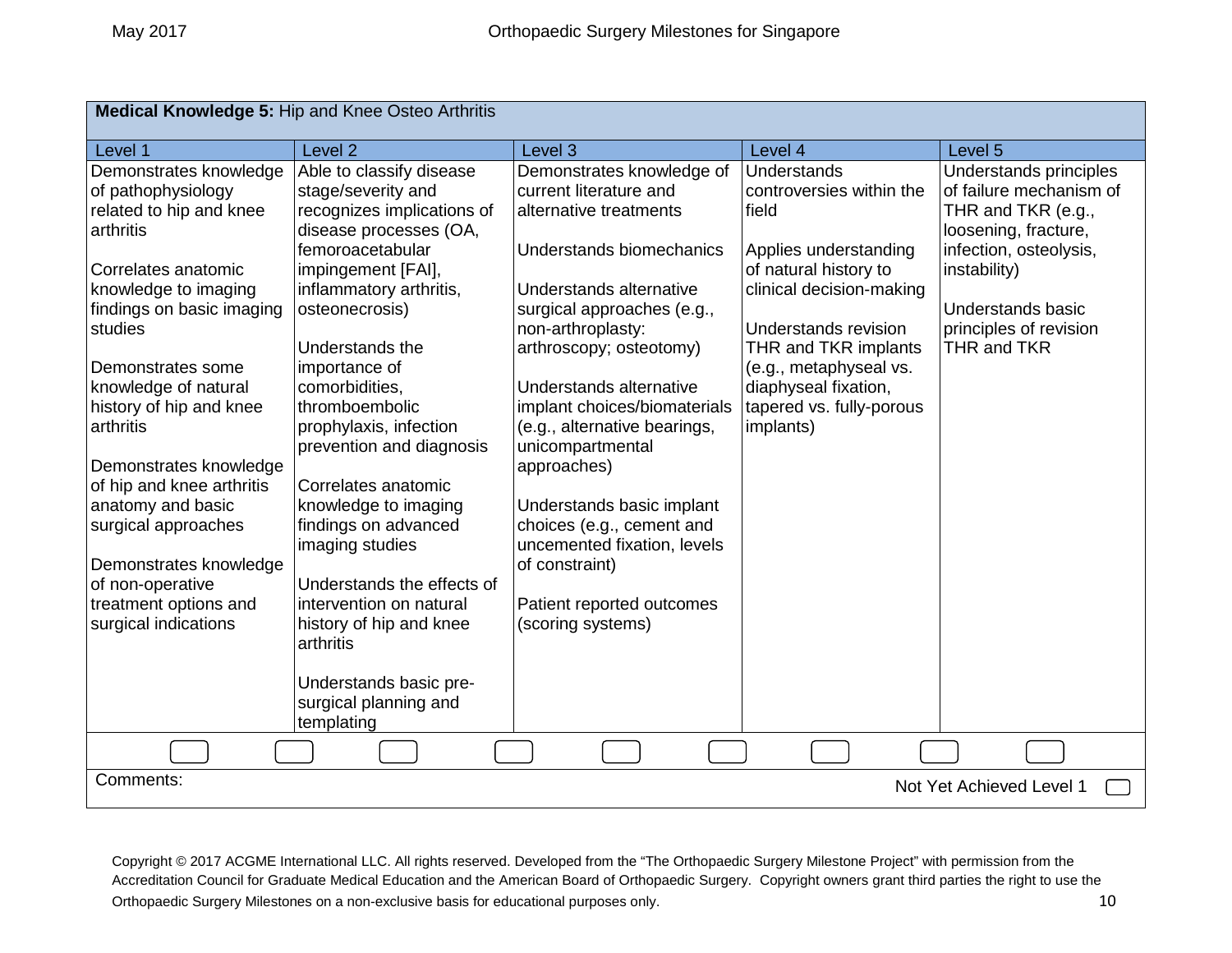| Patient Care 6: Hip Fracture                                    |                                                                                        |                                                                                                                   |                                                                                                                     |                                                                                                             |
|-----------------------------------------------------------------|----------------------------------------------------------------------------------------|-------------------------------------------------------------------------------------------------------------------|---------------------------------------------------------------------------------------------------------------------|-------------------------------------------------------------------------------------------------------------|
| Level 1                                                         | Level <sub>2</sub>                                                                     | Level 3                                                                                                           | Level 4                                                                                                             | Level 5                                                                                                     |
| Obtains history and<br>performs basic physical<br>exam          | Obtains focused history and<br>performs focused exam<br>Appropriately interprets       | Completes comprehensive<br>assessment of fracture<br>patterns on imaging studies;<br>recognizes reverse obliquity | Capable of surgical repairs<br>to a simple fracture (e.g.,<br>stable intertrochanteric<br>femur fracture, minimally | Capable of surgical repair<br>of moderately complex<br>fractures (e.g., unstable<br>intertrochanteric femur |
| Appropriately orders basic<br>imaging studies                   | basic imaging studies                                                                  | fractures                                                                                                         | displaced femoral neck<br>fracture)                                                                                 | fracture)                                                                                                   |
| Prescribes non-operative<br>treatments                          | Prescribes and manages<br>non-operative treatment<br>Recognizes and evaluates          | Interprets diagnostic studies<br>for fragility fractures with<br>appropriate management<br>and/or referral        | Modifies and adjusts post-<br>operative treatment plan as<br>needed                                                 | Capable of treating<br>complications both intra-<br>and post-operatively (e.g.,<br>manages a post-operative |
| Provides basic peri-<br>operative management<br>Lists potential | fragility fractures (e.g.,<br>orders appropriate workup<br>and/or consult)             | Arranges for long-term<br>management of geriatric<br>patients (e.g., management                                   |                                                                                                                     | infection)                                                                                                  |
| complications                                                   | Interacts with consultants<br>regarding optimal patient<br>management (e.g., timing of | of bone health, discharge<br>planning to long-term care)                                                          |                                                                                                                     |                                                                                                             |
|                                                                 | surgery, medical<br>management)                                                        | Completes comprehensive<br>pre-operative planning with<br>alternatives                                            |                                                                                                                     |                                                                                                             |
|                                                                 | Completes pre-operative<br>planning with<br>instrumentation and                        | Provides prophylaxis and                                                                                          |                                                                                                                     |                                                                                                             |
|                                                                 | implants                                                                               | manages thromboembolic<br>disease                                                                                 |                                                                                                                     |                                                                                                             |
|                                                                 | Capable of performing a<br>basic surgical approach to<br>the hip fracture              |                                                                                                                   |                                                                                                                     |                                                                                                             |
|                                                                 | Provides post-operative<br>management and<br>rehabilitation                            |                                                                                                                   |                                                                                                                     |                                                                                                             |
|                                                                 | Capable of diagnosis and<br>early management of<br>complications                       |                                                                                                                   |                                                                                                                     |                                                                                                             |

Copyright © 2017 ACGME International LLC. All rights reserved. Developed from the "The Orthopaedic Surgery Milestone Project" with permission from the Accreditation Council for Graduate Medical Education and the American Board of Orthopaedic Surgery. Copyright owners grant third parties the right to use the

Orthopaedic Surgery Milestones on a non-exclusive basis for educational purposes only. 11 and the state of the state of the state of the state of the state of the state of the state of the state of the state of the state o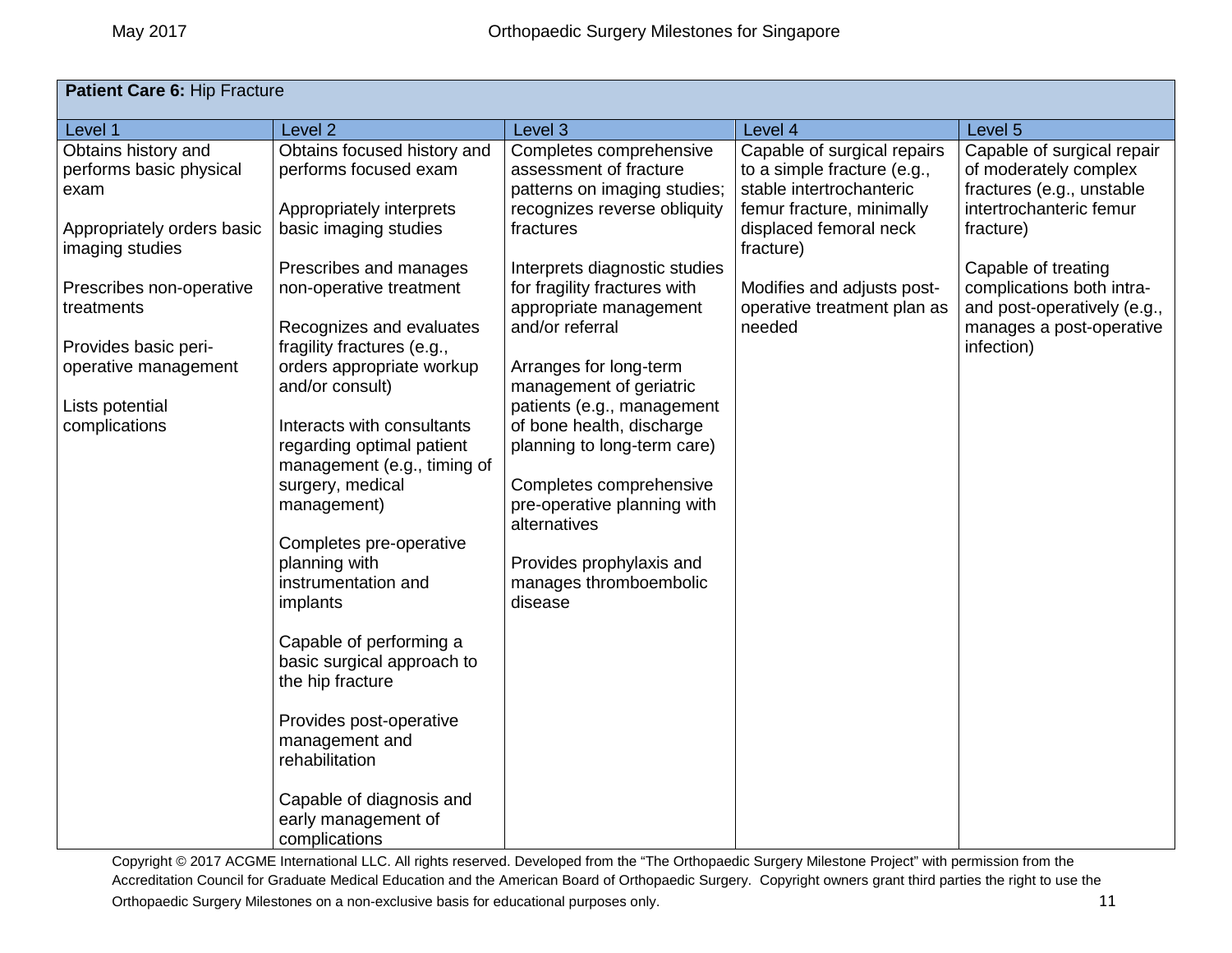May 2017 Orthopaedic Surgery Milestones for Singapore

|           | Assesses risk for<br>thromboembolic disease |  |  |                          |  |
|-----------|---------------------------------------------|--|--|--------------------------|--|
|           |                                             |  |  |                          |  |
| Comments: |                                             |  |  | Not Yet Achieved Level 1 |  |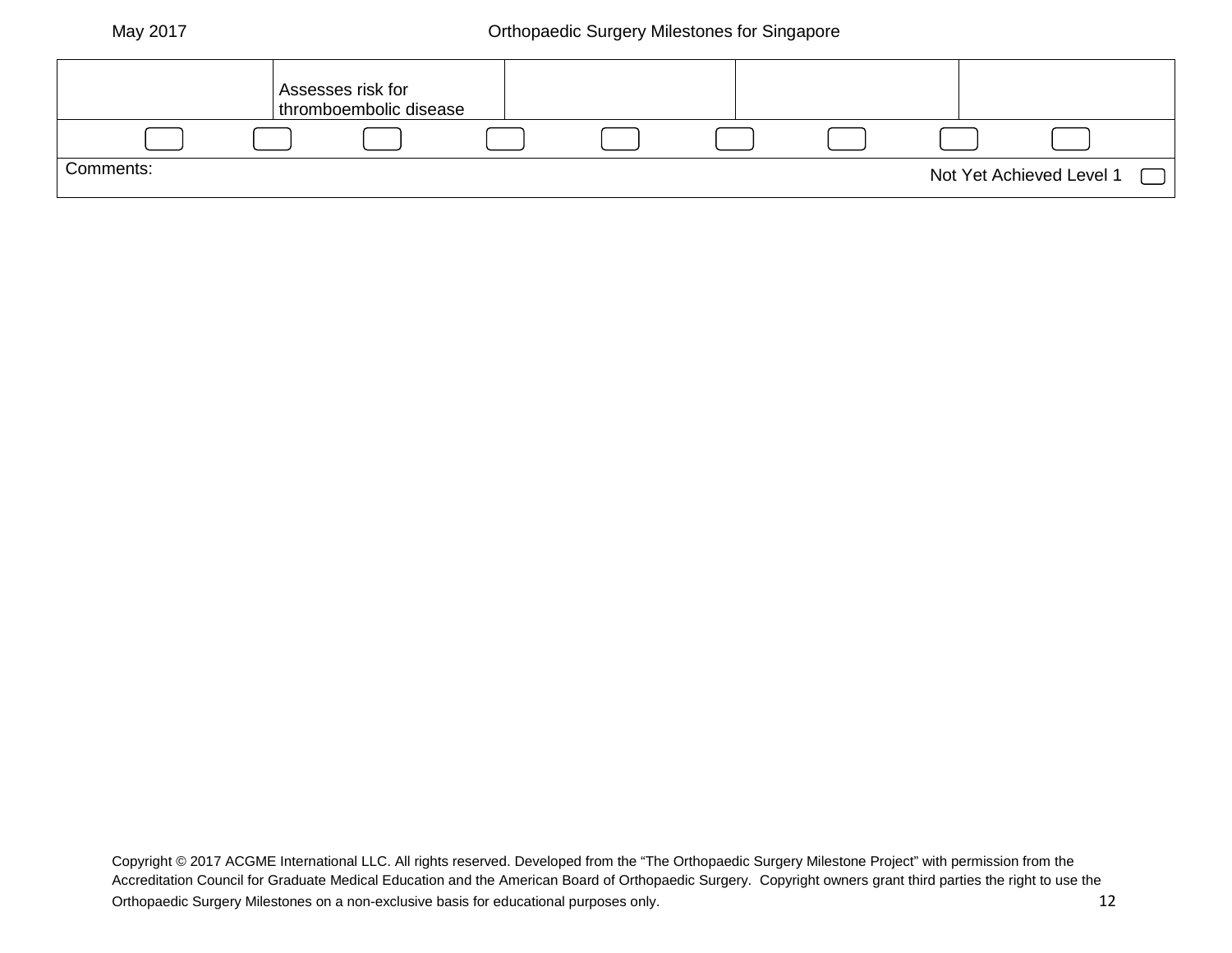| <b>Medical Knowledge 6: Hip Fracture</b>                                                                                                                                                                                                                      |                                                                                                                                                                                                                                                                                                                                                                                                                                                                                                                   |                                                                                                                                                                   |                                                                                                                              |                                                                                                                                                                                                          |  |
|---------------------------------------------------------------------------------------------------------------------------------------------------------------------------------------------------------------------------------------------------------------|-------------------------------------------------------------------------------------------------------------------------------------------------------------------------------------------------------------------------------------------------------------------------------------------------------------------------------------------------------------------------------------------------------------------------------------------------------------------------------------------------------------------|-------------------------------------------------------------------------------------------------------------------------------------------------------------------|------------------------------------------------------------------------------------------------------------------------------|----------------------------------------------------------------------------------------------------------------------------------------------------------------------------------------------------------|--|
| Level 1                                                                                                                                                                                                                                                       | Level <sub>2</sub>                                                                                                                                                                                                                                                                                                                                                                                                                                                                                                | Level <sub>3</sub>                                                                                                                                                | Level 4                                                                                                                      | Level 5                                                                                                                                                                                                  |  |
| Demonstrates knowledge<br>of pathophysiology related<br>to hip fracture<br>Correlates anatomic<br>knowledge to imaging<br>findings on basic imaging<br>studies<br>Demonstrates knowledge<br>of non-operative treatment<br>options and surgical<br>indications | Able to describe and<br>classify fractures<br>Correlates anatomic<br>knowledge to imaging<br>findings on advanced<br>imaging studies<br>Demonstrates knowledge of<br>bone biology, osteoporosis<br>and bone health<br>management<br>Demonstrates knowledge of<br>natural history of hip<br>fracture<br>Demonstrates knowledge of<br>hip fracture anatomy and<br>basic surgical approaches<br>Understands basic pre-<br>surgical planning and<br>templating<br>Understands comorbidities<br>and impact on fracture | Demonstrates knowledge<br>of current literature and<br>alternative treatments<br>Understands the effects of<br>intervention on natural<br>history of hip fracture | Applies understanding<br>of natural history to<br>clinical decision making<br>Understands alternative<br>surgical approaches | <b>Understands</b><br>controversies within the<br>field (e.g.,<br>hemiarthroplasty vs. total<br>hip for displaced femoral<br>neck fracture)<br><b>Understands</b><br>biomechanics and<br>implant choices |  |
|                                                                                                                                                                                                                                                               | treatment                                                                                                                                                                                                                                                                                                                                                                                                                                                                                                         |                                                                                                                                                                   |                                                                                                                              |                                                                                                                                                                                                          |  |
|                                                                                                                                                                                                                                                               |                                                                                                                                                                                                                                                                                                                                                                                                                                                                                                                   |                                                                                                                                                                   |                                                                                                                              |                                                                                                                                                                                                          |  |
| Comments:                                                                                                                                                                                                                                                     |                                                                                                                                                                                                                                                                                                                                                                                                                                                                                                                   |                                                                                                                                                                   |                                                                                                                              | Not Yet Achieved Level 1                                                                                                                                                                                 |  |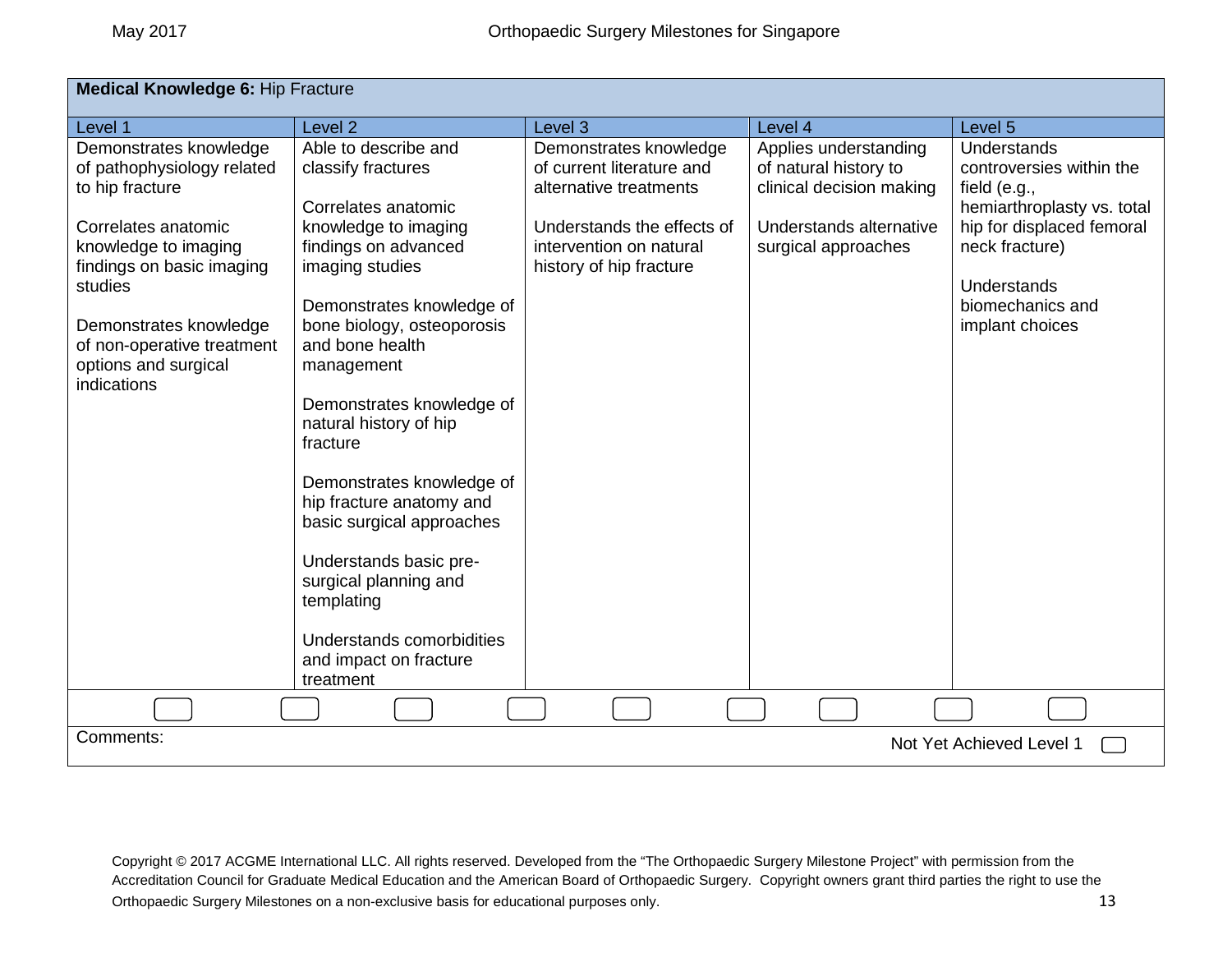# **Patient Care 7: Rotator Cuff Injury**

| Level 1                                                                                                                                                                                                                                             | Level <sub>2</sub>                                                                                                                                                                                                                                                                                                                                                                                                                                                                                                                                                                                                                 | Level 3                                                                                                                                                                                                                                                                                                                                                                                                                              | Level 4                                                                                                                                                                                                                                                                                                                                                                  | Level 5                                                                                                                                                                                                                                                                                                                                              |
|-----------------------------------------------------------------------------------------------------------------------------------------------------------------------------------------------------------------------------------------------------|------------------------------------------------------------------------------------------------------------------------------------------------------------------------------------------------------------------------------------------------------------------------------------------------------------------------------------------------------------------------------------------------------------------------------------------------------------------------------------------------------------------------------------------------------------------------------------------------------------------------------------|--------------------------------------------------------------------------------------------------------------------------------------------------------------------------------------------------------------------------------------------------------------------------------------------------------------------------------------------------------------------------------------------------------------------------------------|--------------------------------------------------------------------------------------------------------------------------------------------------------------------------------------------------------------------------------------------------------------------------------------------------------------------------------------------------------------------------|------------------------------------------------------------------------------------------------------------------------------------------------------------------------------------------------------------------------------------------------------------------------------------------------------------------------------------------------------|
| Obtains history and<br>performs basic physical<br>examination (e.g., age,<br>gender, smoker, trauma,<br>night pain, weakness,<br>inspection for atrophy,<br>ROM)<br>Lists surgical<br>complications (e.g.,<br>infection, stiffness, RSD,<br>retear) | Obtains focused history<br>and performs physical<br>examination (e.g.,<br>provocative tests,<br>Neer/Hawkins, O'Briens,<br>lag signs,<br>pseudoparalysis, lift-off,<br>belly press, scapular<br>dyskinesia)<br>Orders basic imaging<br>studies<br>Performs basic surgical<br>approaches and portal<br>placement (e.g., anterior,<br>subacromial, posterior,<br>accessory posterior)<br>Performs simple shoulder<br>procedures (e.g.,<br>subacromial injection)<br>Prescribes non-operative<br>treatment<br>Provides basic post-<br>operative management<br>(e.g., phases of cuff repair<br>rehab, Phase 1-3)<br>Diagnoses surgical | Interprets basic imaging<br>studies (e.g., rotator cuff<br>tear on MRI, muscle<br>atrophy on MRI,<br>proximal humeral<br>migration on x-ray)<br>Completes pre-operative<br>planning with<br>instrumentation and<br>implants (e.g., patient<br>positioning, arthroscopic<br>equipment, anchors)<br>Capable of performing<br>diagnostic arthroscopy,<br>subacromial<br>decompression, distal<br>clavicle resection, biceps<br>tenotomy | Able to order and interpret<br>advanced imaging studies<br>(e.g., tear size, muscle<br>atrophy, labral tears,<br>arthritis, subscapularis<br>tears)<br>Completes<br>comprehensive pre-<br>operative planning and<br>alternatives<br>Capable of performing<br>rotator cuff repair<br>Appropriately interprets<br>post-operative imaging<br>studies/implant<br>positioning | Modifies and adjusts<br>post-operative<br>rehabilitation plan as<br>needed (e.g., modify for<br>massive cuff repairs,<br>post-operative stiffness)<br>Treats complications both<br>intra- and post-operatively<br>(e.g.,<br>irrigation/debridement for<br>infections, proper<br>infection treatment<br>protocol, infectious<br>disease consultation) |
|                                                                                                                                                                                                                                                     | complications                                                                                                                                                                                                                                                                                                                                                                                                                                                                                                                                                                                                                      |                                                                                                                                                                                                                                                                                                                                                                                                                                      |                                                                                                                                                                                                                                                                                                                                                                          |                                                                                                                                                                                                                                                                                                                                                      |
|                                                                                                                                                                                                                                                     |                                                                                                                                                                                                                                                                                                                                                                                                                                                                                                                                                                                                                                    |                                                                                                                                                                                                                                                                                                                                                                                                                                      |                                                                                                                                                                                                                                                                                                                                                                          |                                                                                                                                                                                                                                                                                                                                                      |
| Comments:                                                                                                                                                                                                                                           |                                                                                                                                                                                                                                                                                                                                                                                                                                                                                                                                                                                                                                    |                                                                                                                                                                                                                                                                                                                                                                                                                                      |                                                                                                                                                                                                                                                                                                                                                                          |                                                                                                                                                                                                                                                                                                                                                      |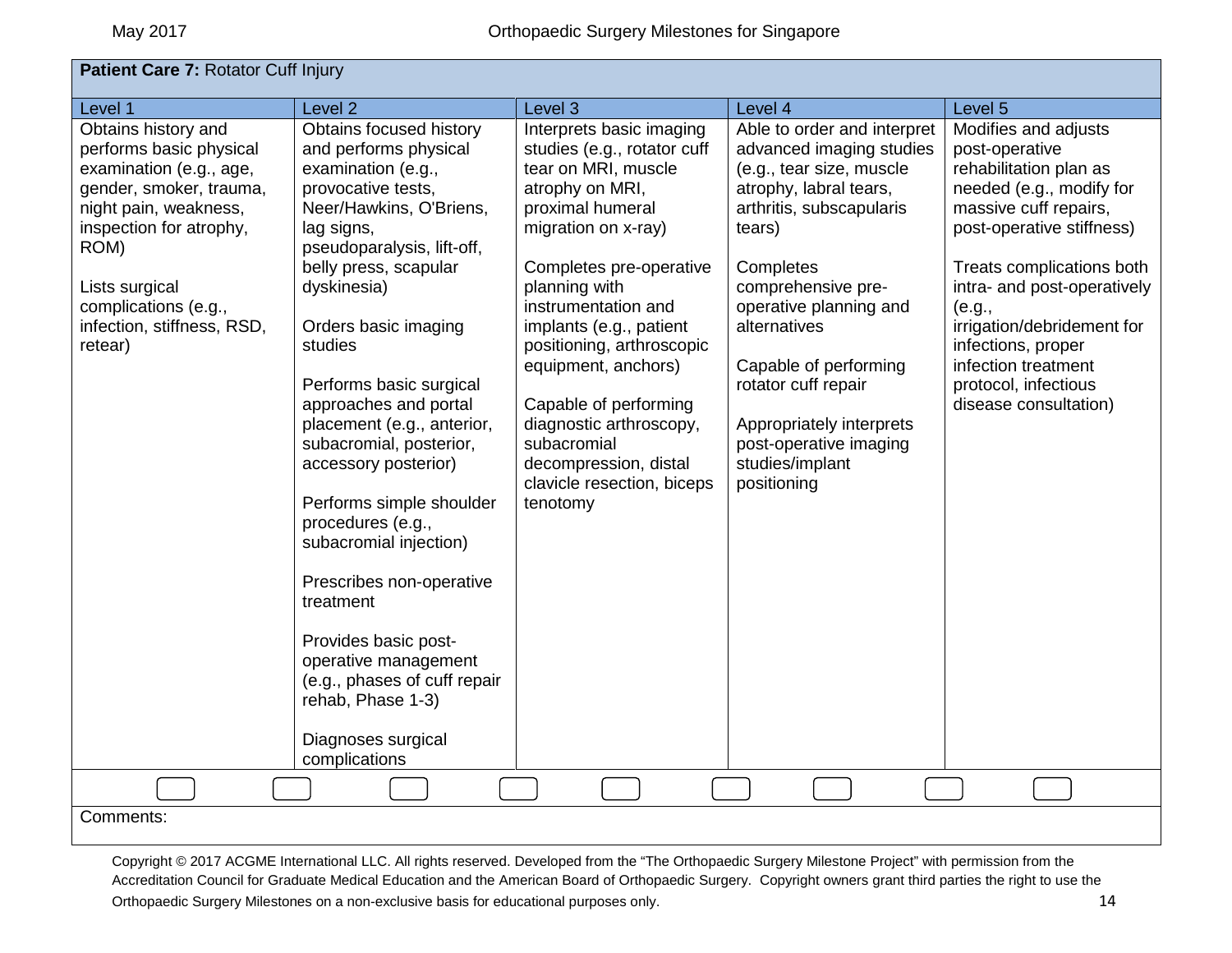| Medical Knowledge 7: Rotator Cuff Injury                                                                                                                                                                                                                              |                                                                                                                                                                                                                                                                                                                                                                                                                                                                                                                                                                                 |                                                                                                                                                                                                                                                                                                                                                                                                                                                                                                                                                  |                                                                                                                                                                                                                                                                                                                                                                                                                                                                                                                                                                                |                                                                                                                                                                                                                                                   |  |
|-----------------------------------------------------------------------------------------------------------------------------------------------------------------------------------------------------------------------------------------------------------------------|---------------------------------------------------------------------------------------------------------------------------------------------------------------------------------------------------------------------------------------------------------------------------------------------------------------------------------------------------------------------------------------------------------------------------------------------------------------------------------------------------------------------------------------------------------------------------------|--------------------------------------------------------------------------------------------------------------------------------------------------------------------------------------------------------------------------------------------------------------------------------------------------------------------------------------------------------------------------------------------------------------------------------------------------------------------------------------------------------------------------------------------------|--------------------------------------------------------------------------------------------------------------------------------------------------------------------------------------------------------------------------------------------------------------------------------------------------------------------------------------------------------------------------------------------------------------------------------------------------------------------------------------------------------------------------------------------------------------------------------|---------------------------------------------------------------------------------------------------------------------------------------------------------------------------------------------------------------------------------------------------|--|
| Level 1                                                                                                                                                                                                                                                               | Level <sub>2</sub>                                                                                                                                                                                                                                                                                                                                                                                                                                                                                                                                                              | Level <sub>3</sub>                                                                                                                                                                                                                                                                                                                                                                                                                                                                                                                               | Level 4                                                                                                                                                                                                                                                                                                                                                                                                                                                                                                                                                                        | Level 5                                                                                                                                                                                                                                           |  |
| Understands surgical<br>anatomy (e.g., rotator cuff<br>muscles/tendons, deltoid,<br>axillary nerve position,<br>acromion, biceps, labrum)<br>Demonstrates knowledge<br>of basic imaging studies:<br>radiographs (e.g., true AP,<br>axillary, supraspinatus<br>outlet) | Demonstrates knowledge<br>of surgical indications<br>(e.g., non-operative<br>management, therapy,<br>injections, rotator cuff<br>repair, subacromial<br>decompression)<br>Demonstrates knowledge<br>of basic surgical<br>approaches and portal<br>placement (e.g., anterior,<br>subacromial, posterior,<br>accessory posterior)<br>Understands<br>pathophysiology related<br>to rotator cuff injury (e.g.,<br>impingement, partial<br>thickness cuff tears.<br>extrinsic versus intrinsic<br>theory of cuff tearing)<br>Understands biology of<br>soft tissue tendon<br>healing | Demonstrates knowledge<br>of current literature and<br>alternatives<br><b>Understands</b><br>pathophysiology of<br>concomitant injuries (e.g.,<br>biceps tendinitis,<br>acromioclavicular joint<br>disease, labral pathology,<br>arthritis)<br>Understands rehabilitation<br>mechanics (e.g., Neer<br>Phase 1-3)<br>Understands biomechanics<br>and implant choices<br>Understands natural<br>history of rotator cuff<br>disease (e.g., symptomatic<br>vs. asymptomatic cuff<br>tears, impingement,<br>intrinsic versus extrinsic<br>mechanisms) | Understands<br>controversies within field<br>(e.g., single vs. double<br>row repairs, partial repair<br>of massive tears,<br>suprascapular nerve<br>dysfunction)<br>Understands end stage<br>rotator cuff tear<br>arthropathy and treatment<br>options<br>Understands tear pattern,<br>appropriate repair, biceps<br>tenodesis (e.g., L-shaped,<br>concentric, U-shaped,<br>tissue quality, biceps<br>subluxation)<br>Understands<br>pathophysiology of failed<br>rotator cuff repair (e.g.,<br>biology, implant failure,<br>stiffness, infection,<br>smoking, tendon quality, | Understands treatment for<br>massive/irreparable tears<br>Understands treatments<br>of intra-operative<br>complications (e.g.,<br>misalignment of suture<br>anchor, poor exposure,<br>hemostatis, tuberosity<br>fracture, and anchor<br>breakage) |  |
|                                                                                                                                                                                                                                                                       | Demonstrates knowledge<br>of advanced imaging<br>studies/lab studies (e.g.,                                                                                                                                                                                                                                                                                                                                                                                                                                                                                                     |                                                                                                                                                                                                                                                                                                                                                                                                                                                                                                                                                  | vascularity)                                                                                                                                                                                                                                                                                                                                                                                                                                                                                                                                                                   |                                                                                                                                                                                                                                                   |  |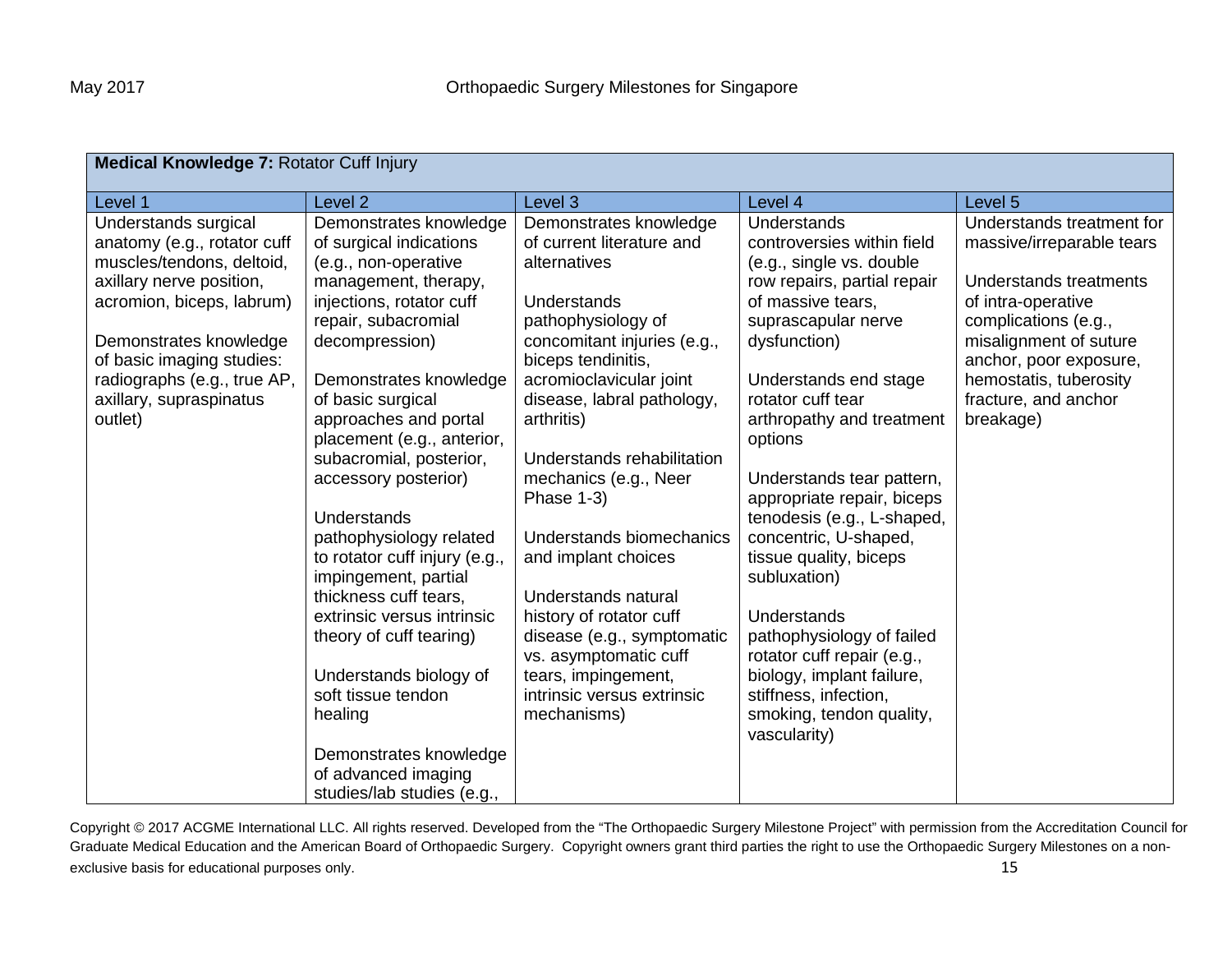### May 2017 Orthopaedic Surgery Milestones for Singapore

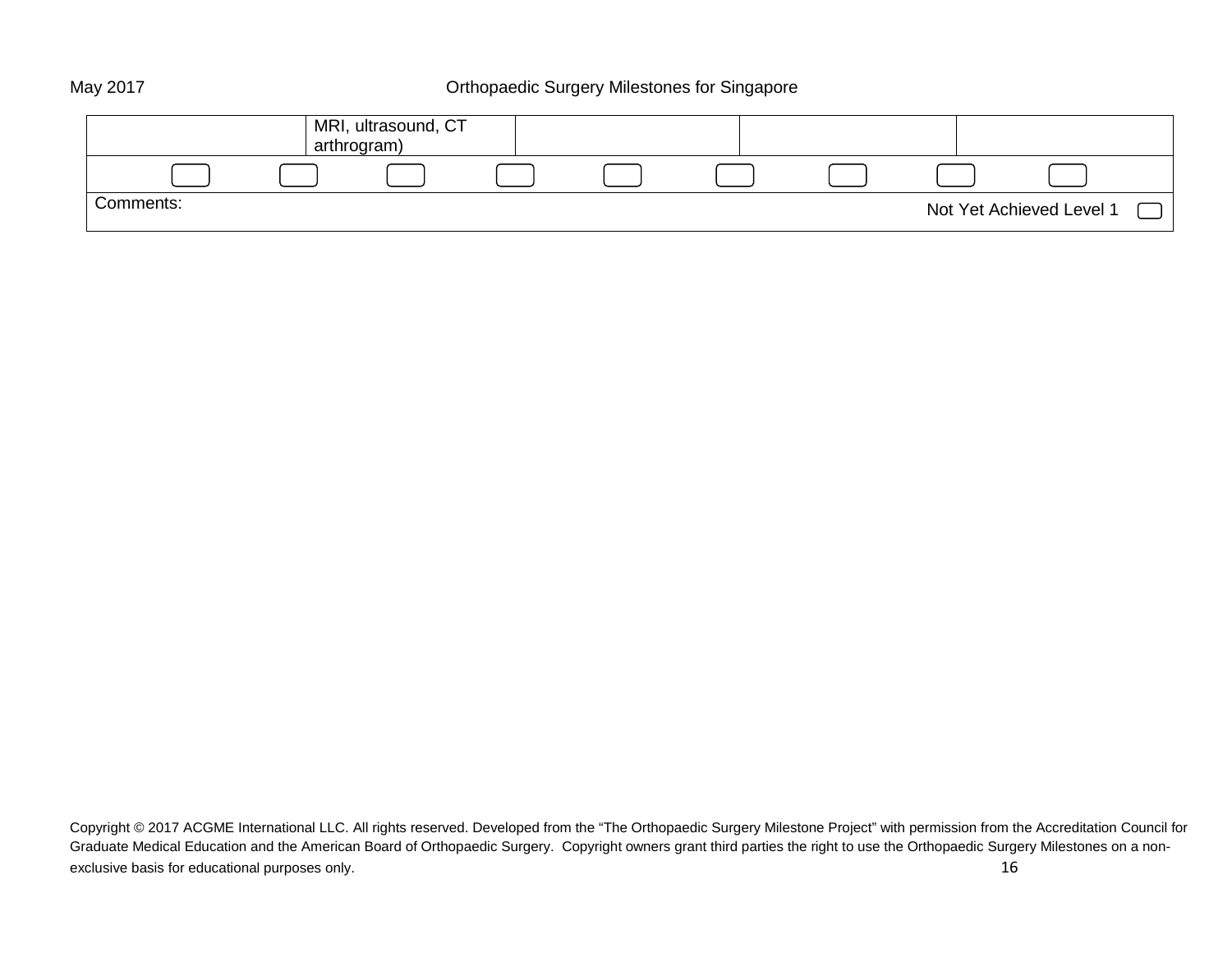| <b>Systems-Based Practice 1: Patient Safety and Quality Improvement</b>                |                                                                                                                                   |                                                                                                             |                                                                                                                         |                                                                                                                       |  |
|----------------------------------------------------------------------------------------|-----------------------------------------------------------------------------------------------------------------------------------|-------------------------------------------------------------------------------------------------------------|-------------------------------------------------------------------------------------------------------------------------|-----------------------------------------------------------------------------------------------------------------------|--|
| Level 1                                                                                | Level 2                                                                                                                           | Level 3                                                                                                     | Level 4                                                                                                                 | Level <sub>5</sub>                                                                                                    |  |
| Demonstrates knowledge<br>of common patient safety<br>events                           | Identifies system factors<br>that lead to patient safety<br>events                                                                | Participates in analysis of<br>patient safety events<br>(simulated or actual)                               | Conducts analysis of<br>patient safety events and<br>offers error prevention<br>strategies (simulated or<br>actual)     | Actively engages teams<br>and processes to modify<br>systems to prevent patient<br>safety events                      |  |
| Demonstrates knowledge<br>of how to report patient<br>safety events                    | Reports patient safety<br>events through institutional<br>reporting systems (actual<br>or simulated)                              | Participates in disclosure<br>of patient safety events to<br>patients and families<br>(simulated or actual) | Discloses patient safety<br>events to patients and<br>families (simulated or<br>actual)                                 | Role models or mentors<br>others in the disclosure of<br>patient safety events                                        |  |
| Demonstrates knowledge<br>of basic quality<br>improvement<br>methodologies and metrics | Describes local quality<br>improvement initiatives<br>(e.g., community<br>vaccination rate, infection<br>rate, smoking cessation) | Participates in local<br>quality improvement<br>initiatives                                                 | Demonstrates the skills<br>required to identify,<br>develop, implement, and<br>analyze a quality<br>improvement project | Creates, implements, and<br>assesses quality<br>improvement initiatives at<br>the institutional or<br>community level |  |
|                                                                                        |                                                                                                                                   |                                                                                                             |                                                                                                                         |                                                                                                                       |  |
| Comments:<br>Not Yet Achieved Level 1                                                  |                                                                                                                                   |                                                                                                             |                                                                                                                         |                                                                                                                       |  |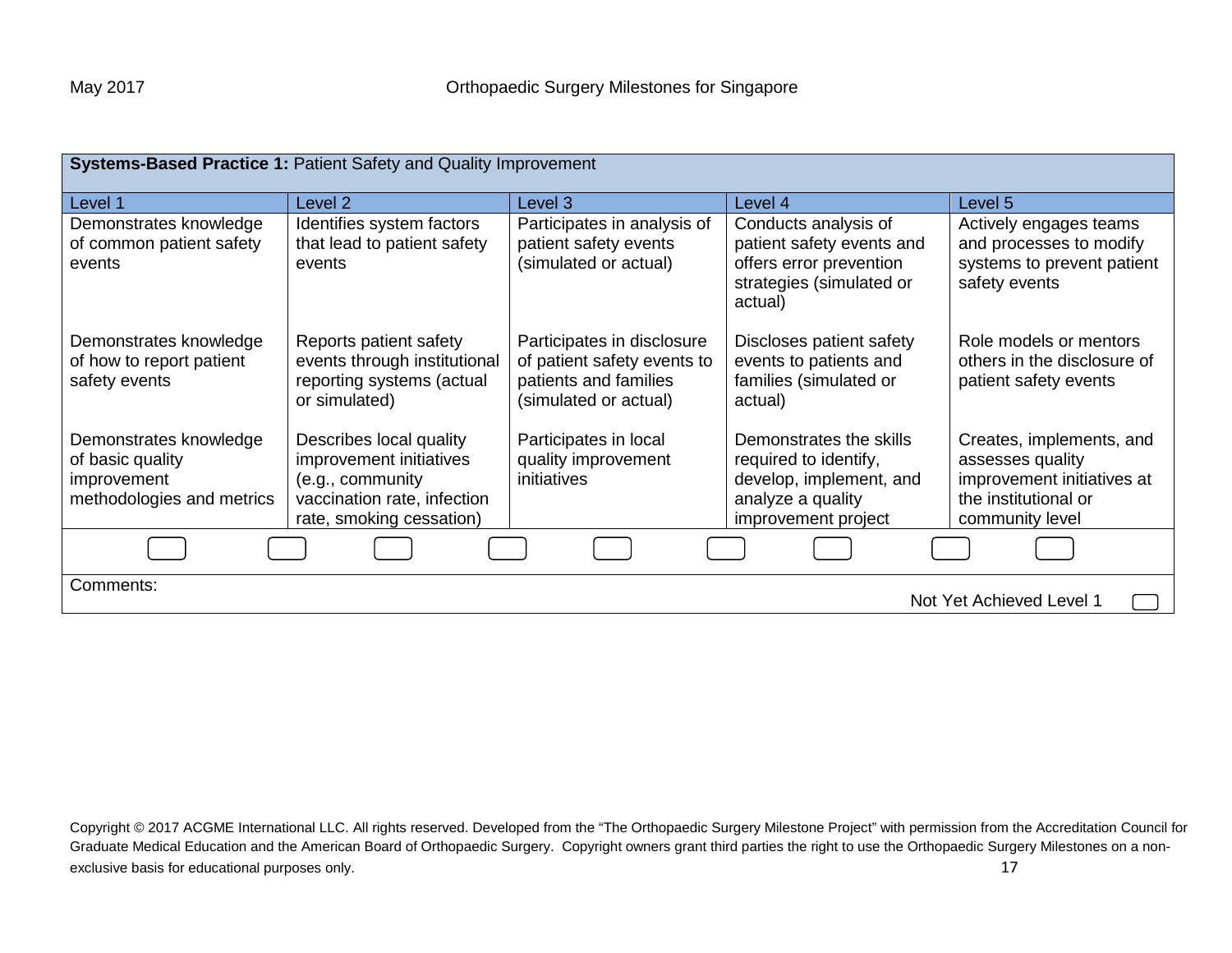| Systems-Based Practice 2: System Navigation for Patient-Centered Care                     |                                                                                                                                        |                                                                                                                                             |                                                                                                                                                                                |                                                                                                                                 |  |
|-------------------------------------------------------------------------------------------|----------------------------------------------------------------------------------------------------------------------------------------|---------------------------------------------------------------------------------------------------------------------------------------------|--------------------------------------------------------------------------------------------------------------------------------------------------------------------------------|---------------------------------------------------------------------------------------------------------------------------------|--|
| Level 1                                                                                   | Level <sub>2</sub>                                                                                                                     | Level 3                                                                                                                                     | Level 4                                                                                                                                                                        | Level 5                                                                                                                         |  |
| Demonstrates knowledge<br>of care coordination                                            | Coordinates care of<br>patients in routine clinical<br>situations effectively<br>utilizing the roles of the<br>interprofessional teams | Coordinates care of<br>patients in complex<br>clinical situations<br>effectively utilizing the<br>roles of their<br>interprofessional teams | Role models effective<br>coordination of patient-<br>centered care among<br>different disciplines and<br>specialties                                                           | Analyzes the process of<br>care coordination and<br>leads in the design and<br>implementation of<br>improvements                |  |
| Identifies key elements for<br>safe and effective<br>transitions of care and<br>hand-offs | Performs safe and<br>effective transitions of<br>care/hand-offs in routine<br>clinical situations                                      | Performs safe and<br>effective transitions of<br>care/hand-offs in complex<br>clinical situations                                           | Role models and<br>advocates for safe and<br>effective transitions of<br>care/hand-offs within and<br>across health care delivery<br>systems, including<br>outpatient settings | Improves quality of<br>transitions of care within<br>and across health care<br>delivery systems to<br>optimize patient outcomes |  |
| Demonstrates knowledge<br>of population and<br>community health needs<br>and disparities  | Identifies specific<br>population and community<br>health needs and<br>inequities for their local<br>population                        | Uses local resources<br>effectively to meet the<br>needs of a patient<br>population and community                                           | Participates in changing<br>and adapting practice to<br>provide for the needs of<br>specific populations                                                                       | Leads innovations and<br>advocates for populations<br>and communities with<br>health care inequities                            |  |
|                                                                                           |                                                                                                                                        |                                                                                                                                             |                                                                                                                                                                                |                                                                                                                                 |  |
| Comments:<br>Not Yet Achieved Level 1                                                     |                                                                                                                                        |                                                                                                                                             |                                                                                                                                                                                |                                                                                                                                 |  |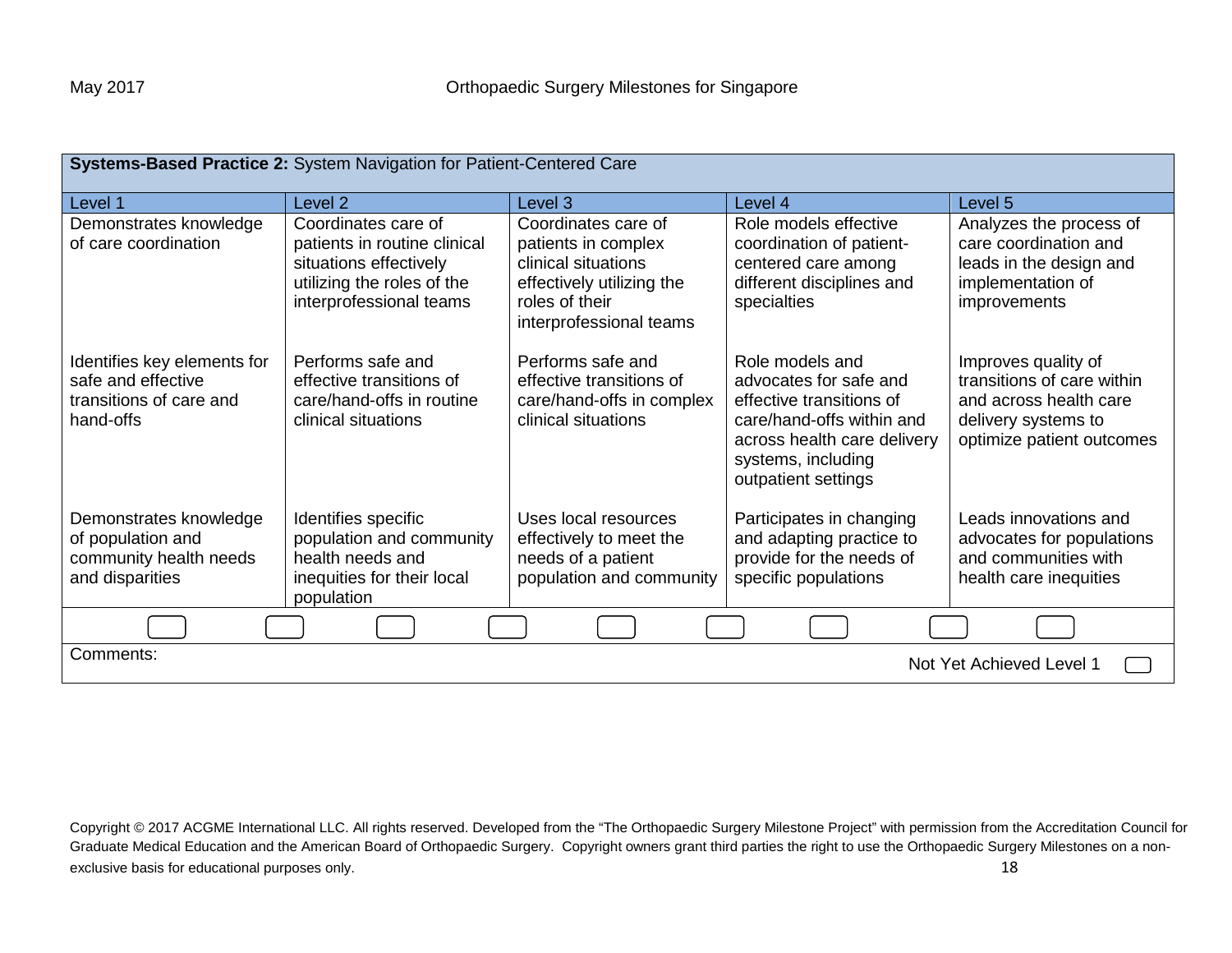| Systems-Based Practice 3: Physician Role in Health Care Systems                                                                                |                                                                                                                                  |                                                                                                                                                                      |                                                                                                                                                                      |                                                                                                                        |  |
|------------------------------------------------------------------------------------------------------------------------------------------------|----------------------------------------------------------------------------------------------------------------------------------|----------------------------------------------------------------------------------------------------------------------------------------------------------------------|----------------------------------------------------------------------------------------------------------------------------------------------------------------------|------------------------------------------------------------------------------------------------------------------------|--|
| Level 1                                                                                                                                        | Level 2                                                                                                                          | Level 3                                                                                                                                                              | Level 4                                                                                                                                                              | Level 5                                                                                                                |  |
| Identifies components of<br>the complex health care<br>system                                                                                  | Describes the physician's<br>role and how the<br>interrelated components of<br>complex health care<br>system impact patient care | Analyzes how personal<br>practice affects the system<br>(e.g., length of stay,<br>readmission rates, clinical<br>efficiency)                                         | Manages the interrelated<br>components of the<br>complex health care<br>systems for efficient and<br>effective patient care                                          | Advocates for or leads<br>change to enhance<br>systems for high value,<br>efficient, and effective<br>patient care     |  |
| Describes basic health<br>payment systems,<br>including government,<br>private, public, and<br>uninsured care and<br>different practice models | Delivers care informed by<br>patient specific payment<br>model                                                                   | Utilizes shared decision<br>making in patient care,<br>taking into consideration<br>payment models                                                                   | Advocates for patient care<br>understanding the<br>limitations of each<br>patient's payment model<br>(e.g., community<br>resources, patient<br>assistance resources) | Participates in advocacy<br>activities for health policy<br>to better align payment<br>systems with high value<br>care |  |
|                                                                                                                                                |                                                                                                                                  | Identifies resources and<br>effectively plans for<br>transition to practice (e.g.,<br>information technology,<br>legal, billing and coding,<br>financial, personnel) | Describes basic elements<br>needed to transition to<br>practice (e.g., contract<br>negotiations, malpractice<br>insurance, government<br>regulation, compliance)     |                                                                                                                        |  |
|                                                                                                                                                |                                                                                                                                  |                                                                                                                                                                      |                                                                                                                                                                      |                                                                                                                        |  |
| Comments:<br>Not Yet Achieved Level 1                                                                                                          |                                                                                                                                  |                                                                                                                                                                      |                                                                                                                                                                      |                                                                                                                        |  |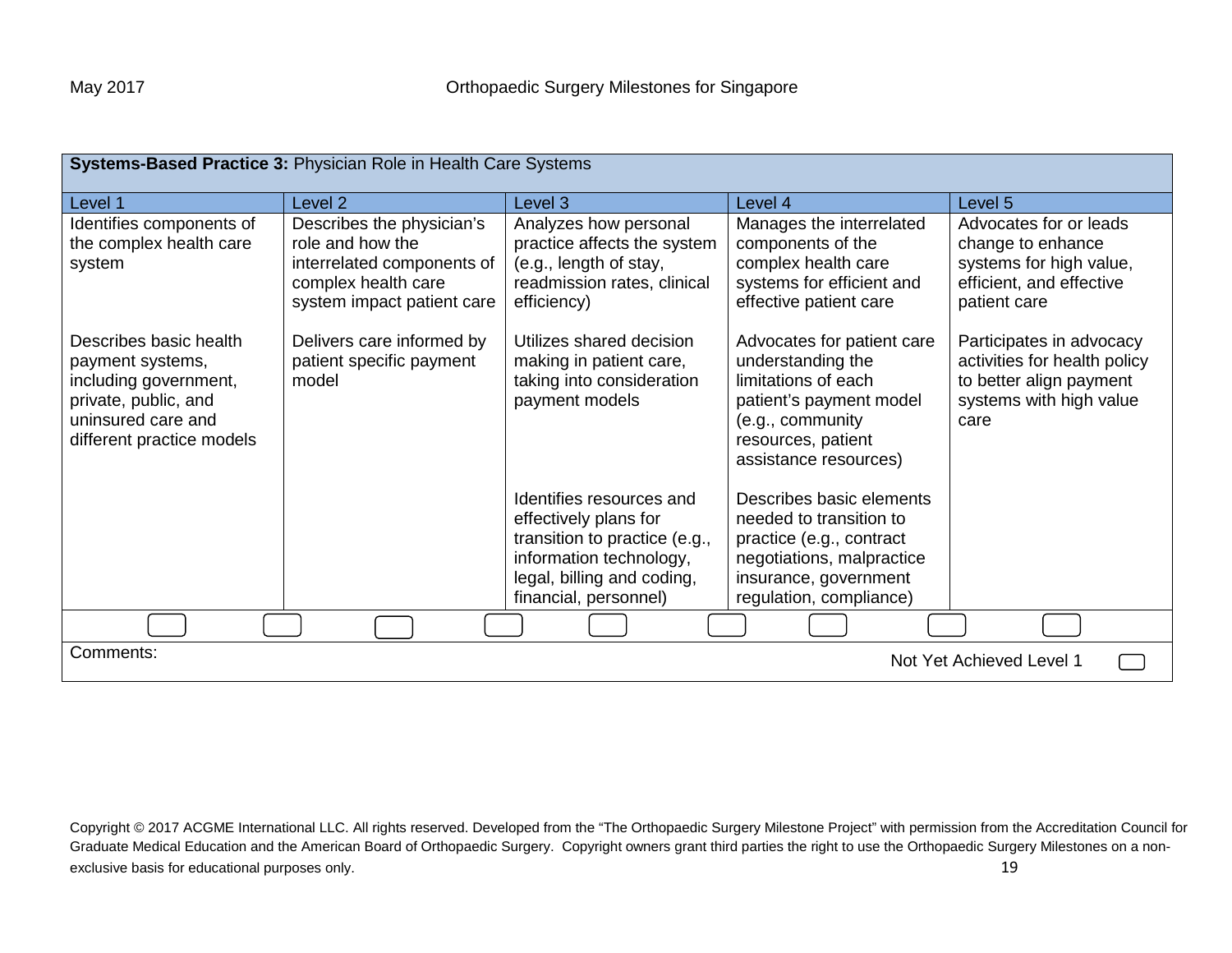| Practice-Based Learning and Improvement 1: Evidence-Based and Informed Practice                                                                              |                                                                                                                             |                                                                                                                                  |                                                                                                                                                                    |                                                                                                                                                    |  |
|--------------------------------------------------------------------------------------------------------------------------------------------------------------|-----------------------------------------------------------------------------------------------------------------------------|----------------------------------------------------------------------------------------------------------------------------------|--------------------------------------------------------------------------------------------------------------------------------------------------------------------|----------------------------------------------------------------------------------------------------------------------------------------------------|--|
| Level 1                                                                                                                                                      | Level 2                                                                                                                     | Level 3                                                                                                                          | Level 4                                                                                                                                                            | Level 5                                                                                                                                            |  |
| Demonstrates how to<br>access and use available<br>evidence, and incorporates<br>patient preferences and<br>values in order to care for a<br>routine patient | Articulates clinical<br>questions and elicits<br>patient preferences and<br>values in order to guide<br>evidence-based care | Locates and applies the<br>best available evidence,<br>integrated with patient<br>preference, to the care<br>of complex patients | Critically appraises and<br>applies evidence even in<br>the face of uncertainty and<br>conflicting evidence to<br>guide care tailored to the<br>individual patient | Coaches others to critically<br>appraise and apply<br>evidence for complex<br>patients, and/or<br>participates in the<br>development of guidelines |  |
|                                                                                                                                                              |                                                                                                                             |                                                                                                                                  |                                                                                                                                                                    |                                                                                                                                                    |  |
| Comments:                                                                                                                                                    |                                                                                                                             |                                                                                                                                  |                                                                                                                                                                    | Not Yet Achieved Level 1                                                                                                                           |  |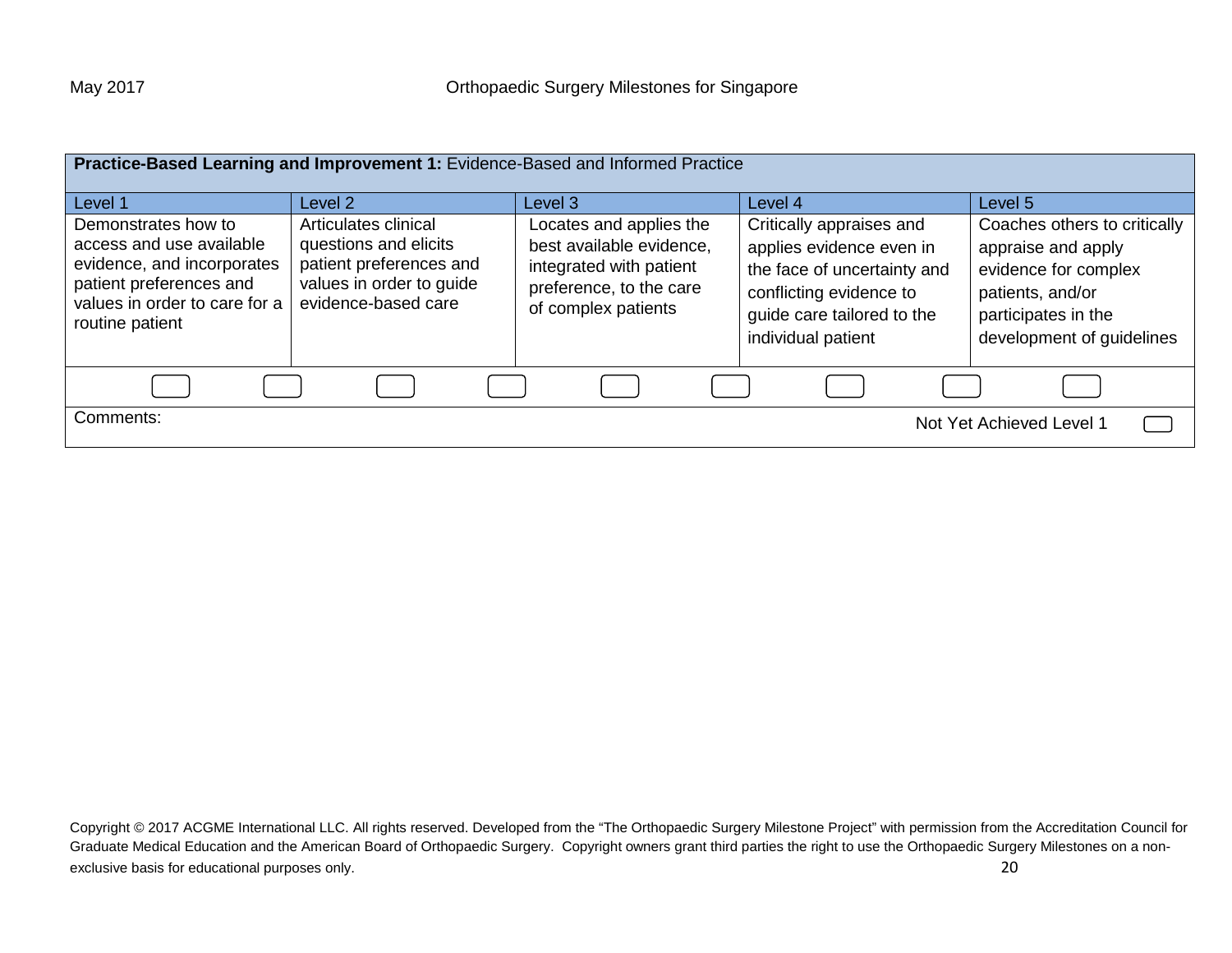| Practice-Based Learning and Improvement 2: Reflective Practice and Commitment to Personal Growth      |                                                                                                                        |                                                                                                                                            |                                                                                                                                   |                                                                                            |  |
|-------------------------------------------------------------------------------------------------------|------------------------------------------------------------------------------------------------------------------------|--------------------------------------------------------------------------------------------------------------------------------------------|-----------------------------------------------------------------------------------------------------------------------------------|--------------------------------------------------------------------------------------------|--|
| Level 1                                                                                               | Level 2                                                                                                                | Level 3                                                                                                                                    | Level 4                                                                                                                           | Level 5                                                                                    |  |
| Accepts responsibility for<br>personal and professional<br>development by<br>establishing goals       | Demonstrates openness to<br>performance data<br>(feedback and other input)<br>in order to inform goals                 | Seeks performance data<br>episodically, with<br>adaptability and humility                                                                  | Intentionally seeks<br>performance data<br>consistently, with<br>adaptability and humility                                        | Role models consistently<br>seeking performance data,<br>with adaptability and<br>humility |  |
| Identifies the factors that<br>contribute to gap(s)<br>between expectations and<br>actual performance | Analyzes and reflects on<br>the factors that contribute<br>to gap(s) between<br>expectations and actual<br>performance | Analyzes, reflects on, and<br>institutes behavioral<br>change(s) to narrow the<br>gap(s) between<br>expectations and actual<br>performance | Challenges assumptions<br>and considers alternatives<br>in narrowing the gap(s)<br>between expectations and<br>actual performance | Coaches others on<br>reflective practice                                                   |  |
| <b>Actively seeks</b><br>opportunities to improve                                                     | Designs and implements a<br>learning plan, with<br>prompting                                                           | Independently creates and<br>implements a learning plan                                                                                    | Uses performance data to<br>measure the effectiveness<br>of the learning plan and,<br>when necessary, improves                    | Facilitates the design and<br>implementation of learning<br>plans for others               |  |
|                                                                                                       |                                                                                                                        |                                                                                                                                            |                                                                                                                                   |                                                                                            |  |
| Comments:<br>Not Yet Achieved Level 1                                                                 |                                                                                                                        |                                                                                                                                            |                                                                                                                                   |                                                                                            |  |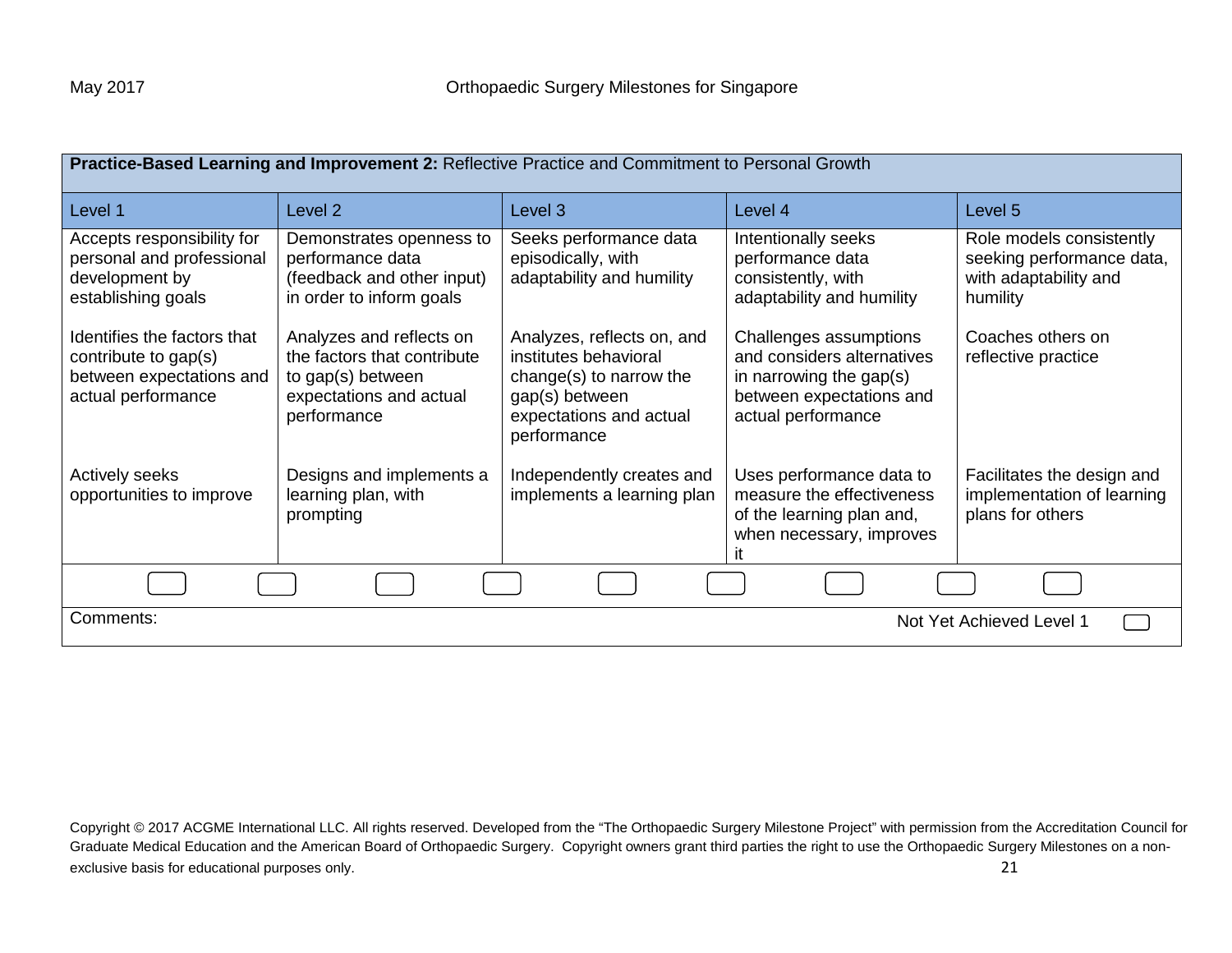| Professionalism 1: Professional Behavior and Ethical Principles                                                                                                                                                                                    |                                                                             |                                                                                            |                                                                                                                                                                                                              |                                                                                                                                           |  |
|----------------------------------------------------------------------------------------------------------------------------------------------------------------------------------------------------------------------------------------------------|-----------------------------------------------------------------------------|--------------------------------------------------------------------------------------------|--------------------------------------------------------------------------------------------------------------------------------------------------------------------------------------------------------------|-------------------------------------------------------------------------------------------------------------------------------------------|--|
| Level 1                                                                                                                                                                                                                                            | Level <sub>2</sub>                                                          | Level 3                                                                                    | Level 4                                                                                                                                                                                                      | Level 5                                                                                                                                   |  |
| Identifies and describes<br>potential triggers for<br>professionalism lapses                                                                                                                                                                       | Demonstrates insight into<br>professional behavior in<br>routine situations | Demonstrates professional<br>behavior in complex or<br>stressful situations                | Recognizes situations that<br>may trigger professionalism<br>lapses and intervenes to<br>prevent lapses in self and<br>others                                                                                | Coaches others when their<br>behavior fails to meet<br>professional expectations                                                          |  |
| Describes when and how<br>to appropriately report<br>professionalism lapses,<br>including strategies for<br>addressing common<br>barriers                                                                                                          | Takes responsibility for<br>own professionalism<br>lapses                   | Analyzes complex<br>situations using ethical<br>principles                                 | Recognizes and utilizes<br>appropriate resources for<br>managing and resolving<br>ethical dilemmas as needed<br>(e.g., ethics consultations,<br>literature review, risk<br>management/legal<br>consultation) | Identifies and seeks to<br>address system-level<br>factors that induce or<br>exacerbate ethical<br>problems or impede their<br>resolution |  |
| Demonstrates<br>knowledge of the ethical<br>principles underlying<br>informed consent,<br>surrogate decision<br>making, advance<br>directives, confidentiality,<br>error disclosure,<br>stewardship of limited<br>resources, and related<br>topics | Analyzes straightforward<br>situations using ethical<br>principles          | Recognizes need to seek<br>help in managing and<br>resolving complex ethical<br>situations |                                                                                                                                                                                                              |                                                                                                                                           |  |
|                                                                                                                                                                                                                                                    |                                                                             |                                                                                            |                                                                                                                                                                                                              |                                                                                                                                           |  |
| Comments:<br>Not Yet Achieved Level 1                                                                                                                                                                                                              |                                                                             |                                                                                            |                                                                                                                                                                                                              |                                                                                                                                           |  |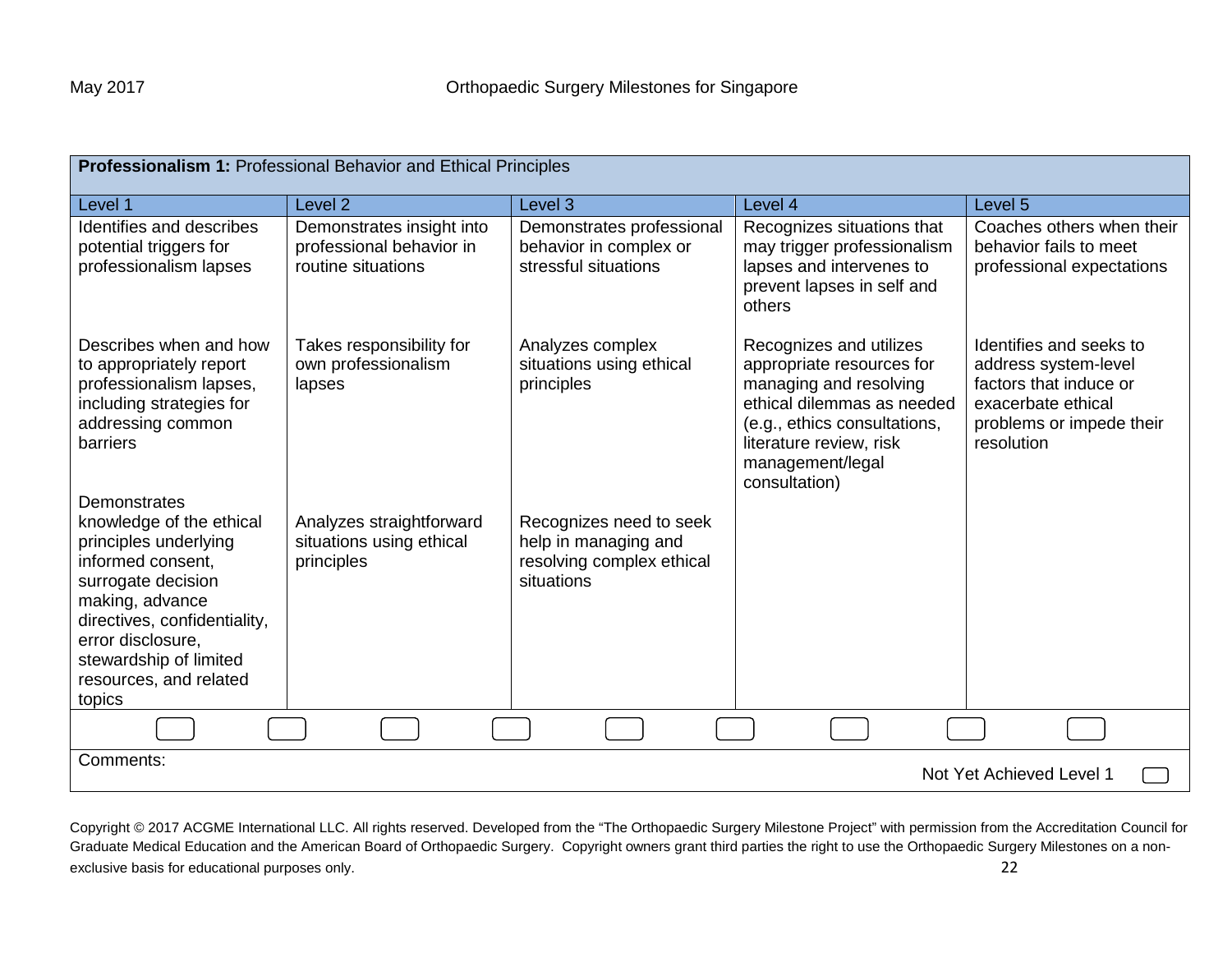### May 2017 Orthopaedic Surgery Milestones for Singapore

| Professionalism 2: Accountability/Conscientiousness                                                                                                                                                                 |                                                                                                                                  |                                                                                                                                               |                                                                                                                             |                                       |  |
|---------------------------------------------------------------------------------------------------------------------------------------------------------------------------------------------------------------------|----------------------------------------------------------------------------------------------------------------------------------|-----------------------------------------------------------------------------------------------------------------------------------------------|-----------------------------------------------------------------------------------------------------------------------------|---------------------------------------|--|
| Level 1                                                                                                                                                                                                             | Level <sub>2</sub>                                                                                                               | Level 3                                                                                                                                       | Level 4                                                                                                                     | Level 5                               |  |
| Takes responsibility for<br>failure to complete tasks<br>and responsibilities,<br>identifies potential<br>contributing factors, and<br>describes strategies for<br>ensuring timely task<br>completion in the future | Performs tasks and<br>responsibilities in a<br>timely manner with<br>appropriate attention to<br>detail in routine<br>situations | Performs tasks and<br>responsibilities in a<br>timely manner with<br>appropriate attention to<br>detail in complex or<br>stressful situations | Recognizes situations<br>that may impact others'<br>ability to complete tasks<br>and responsibilities in a<br>timely manner | Takes ownership of<br>system outcomes |  |
| Responds promptly to<br>requests or reminders to<br>complete tasks and<br>responsibilities                                                                                                                          | Recognizes situations<br>that may impact own<br>ability to complete tasks<br>and responsibilities in a<br>timely manner          | Proactively implements<br>strategies to ensure that<br>the needs of patients,<br>teams, and systems are<br>met                                |                                                                                                                             |                                       |  |
|                                                                                                                                                                                                                     |                                                                                                                                  |                                                                                                                                               |                                                                                                                             |                                       |  |
| Comments:<br>Not Yet Achieved Level 1                                                                                                                                                                               |                                                                                                                                  |                                                                                                                                               |                                                                                                                             |                                       |  |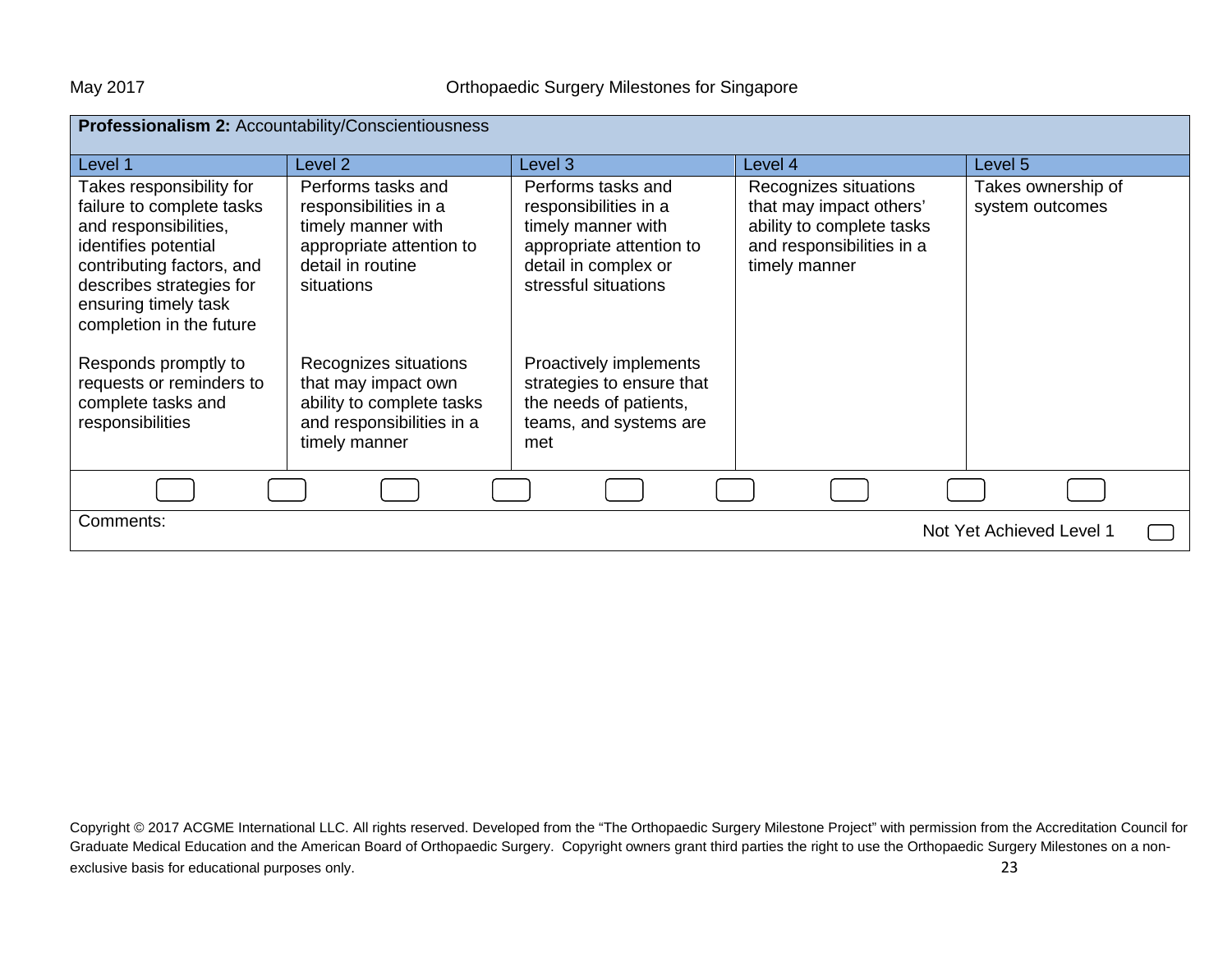| Professionalism 3: Self-Awareness and Help-Seeking                                  |                                                                                  |                                                                                                                        |                                                                                                                  |                                                                                                                                 |  |
|-------------------------------------------------------------------------------------|----------------------------------------------------------------------------------|------------------------------------------------------------------------------------------------------------------------|------------------------------------------------------------------------------------------------------------------|---------------------------------------------------------------------------------------------------------------------------------|--|
| Level 1                                                                             | Level 2                                                                          | Level 3                                                                                                                | Level 4                                                                                                          | Level 5                                                                                                                         |  |
| Recognizes status of<br>personal and<br>professional well-being,<br>with assistance | Independently<br>recognizes status of<br>personal and<br>professional well-being | With assistance,<br>proposes a plan to<br>optimize personal and<br>professional well-being                             | Independently develops a<br>plan to optimize personal<br>and professional well-being                             | Coaches others when<br>emotional responses or<br>limitations in<br>knowledge/skills do not<br>meet professional<br>expectations |  |
| Recognizes limits in the<br>knowledge/skills of self<br>or team, with assistance    | Independently<br>recognizes limits in the<br>knowledge/skills of self<br>or team | With assistance,<br>proposes a plan to<br>remediate or improve<br>limits in the<br>knowledge/skills of self<br>or team | Independently develops a<br>plan to remediate or<br>improve limits in the<br>knowledge/skills of self or<br>team |                                                                                                                                 |  |
|                                                                                     | <b>Demonstrates</b><br>appropriate help-seeking<br>behaviors                     |                                                                                                                        |                                                                                                                  |                                                                                                                                 |  |
|                                                                                     |                                                                                  |                                                                                                                        |                                                                                                                  |                                                                                                                                 |  |
| Comments:<br>Not Yet Achieved Level 1                                               |                                                                                  |                                                                                                                        |                                                                                                                  |                                                                                                                                 |  |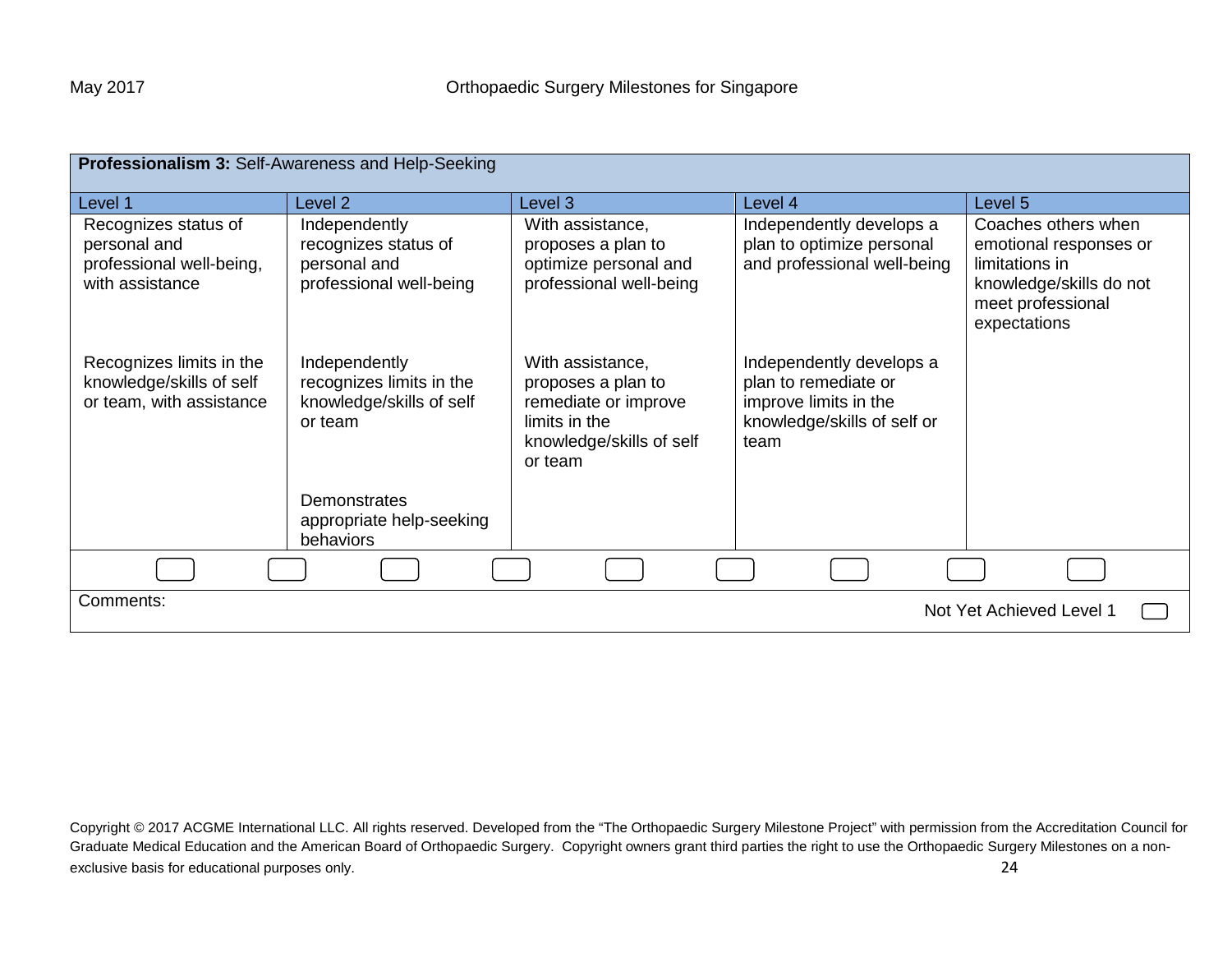### May 2017 Orthopaedic Surgery Milestones for Singapore

| Interpersonal and Communication Skills 1: Patient- and Family-Centered Communication                                                                                                               |                                                                                                                                                                                                                         |                                                                                                                                                                                                   |                                                                                                                                                                            |                                                                                                                                              |  |  |  |
|----------------------------------------------------------------------------------------------------------------------------------------------------------------------------------------------------|-------------------------------------------------------------------------------------------------------------------------------------------------------------------------------------------------------------------------|---------------------------------------------------------------------------------------------------------------------------------------------------------------------------------------------------|----------------------------------------------------------------------------------------------------------------------------------------------------------------------------|----------------------------------------------------------------------------------------------------------------------------------------------|--|--|--|
| Level 1                                                                                                                                                                                            | Level <sub>2</sub>                                                                                                                                                                                                      | Level 3                                                                                                                                                                                           | Level 4                                                                                                                                                                    | Level <sub>5</sub>                                                                                                                           |  |  |  |
| Uses language and non-<br>verbal behavior to<br>demonstrate respect and<br>establish rapport                                                                                                       | Establishes a therapeutic<br>relationship in<br>straightforward<br>encounters using active<br>listening and clear<br>language                                                                                           | Establishes a therapeutic<br>relationship<br>in challenging patient<br>encounters                                                                                                                 | Easily establishes<br>therapeutic relationships,<br>with attention to<br>patient/family concerns<br>and context, regardless of<br>complexity                               | Mentors others in situational<br>awareness and critical self-<br>reflection to consistently<br>develop positive therapeutic<br>relationships |  |  |  |
| Identifies common barriers to<br>effective communication<br>(e.g., language, disability)<br>while accurately<br>communicating own role<br>within the health care system                            | Identifies complex barriers<br>to effective<br>communication (e.g.,<br>health literacy, cultural)                                                                                                                       | When prompted, reflects<br>on personal biases while<br>attempting to minimize<br>communication barriers                                                                                           | Independently recognizes<br>personal biases while<br>attempting to proactively<br>minimize communication<br>barriers                                                       | Role models self-<br>awareness practice while<br>identifying teaching a<br>contextual approach to<br>minimize communication<br>barriers      |  |  |  |
| Identifies the need to adjust<br>communication strategies<br>based on assessment of<br>patient/family expectations<br>and understanding of the<br>patient's health status and<br>treatment options | Organizes and initiates<br>communication with<br>patients/families by<br>introducing stakeholders,<br>setting the agenda,<br>clarifying expectations,<br>and verifying an<br>understanding of the<br>clinical situation | With guidance, sensitively<br>and compassionately<br>delivers medical<br>information; elicits<br>patient/family values, goals<br>and preferences; and<br>acknowledges uncertainty<br>and conflict | Independently uses<br>shared decision making to<br>align patient/family<br>values, goals, and<br>preferences with<br>treatment options to make<br>a personalized care plan | Role models shared<br>decision making in<br>patient/family<br>communication in situations<br>with a high degree of<br>uncertainty/conflict   |  |  |  |
|                                                                                                                                                                                                    |                                                                                                                                                                                                                         |                                                                                                                                                                                                   |                                                                                                                                                                            |                                                                                                                                              |  |  |  |
| Comments:<br>Not Yet Achieved Level 1                                                                                                                                                              |                                                                                                                                                                                                                         |                                                                                                                                                                                                   |                                                                                                                                                                            |                                                                                                                                              |  |  |  |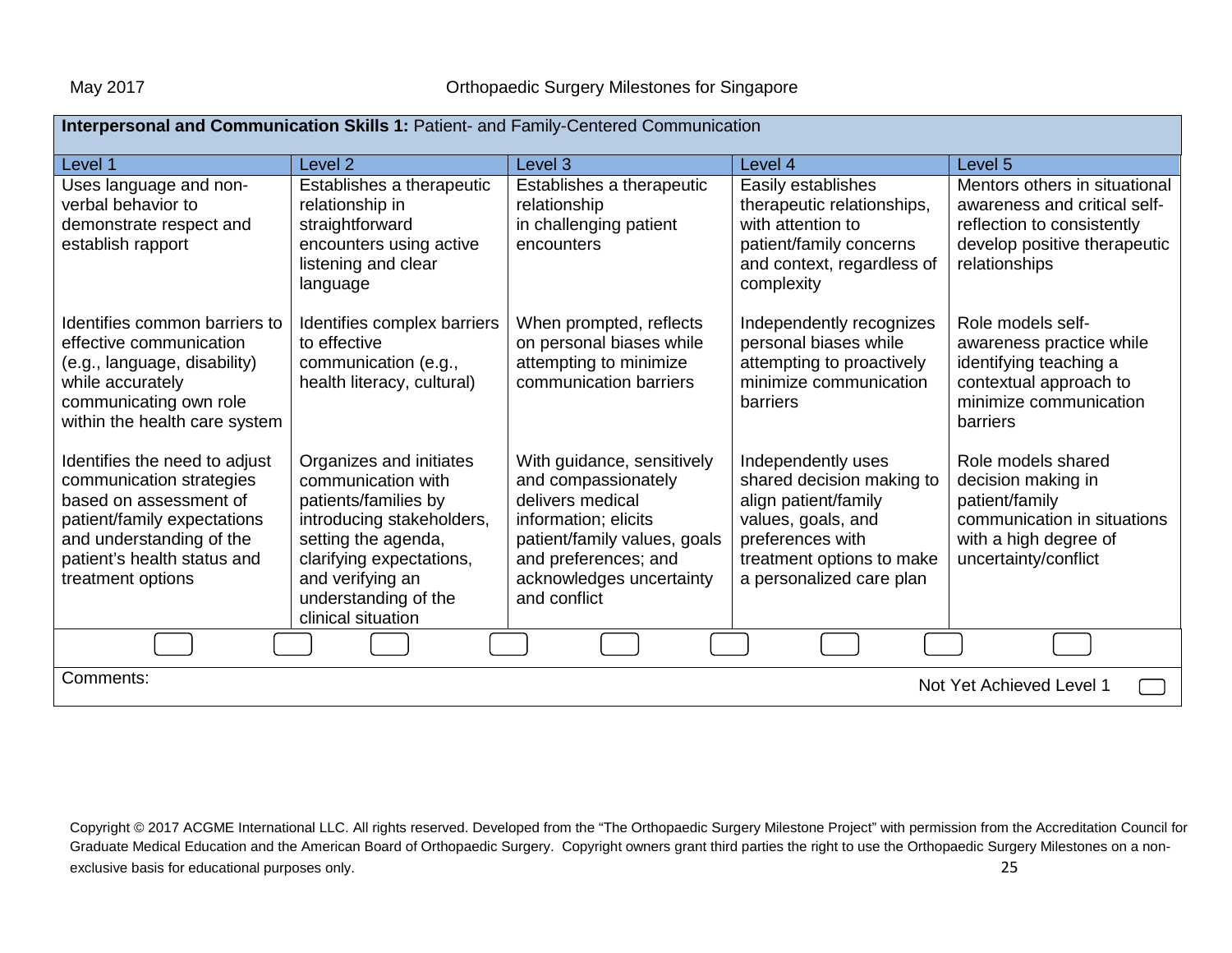| Interpersonal and Communication Skills 2: Interprofessional and Team Communication |                                                                                 |                                                                            |                                                                                                                 |                                                                                                                                                 |  |  |  |
|------------------------------------------------------------------------------------|---------------------------------------------------------------------------------|----------------------------------------------------------------------------|-----------------------------------------------------------------------------------------------------------------|-------------------------------------------------------------------------------------------------------------------------------------------------|--|--|--|
| Level 1                                                                            | Level 2                                                                         | Level 3                                                                    | Level 4                                                                                                         | Level 5                                                                                                                                         |  |  |  |
| Respectfully requests a<br>consultation                                            | Clearly and concisely<br>requests a consultation                                | Checks own<br>understanding of<br>consultant<br>recommendations            | Coordinates<br>recommendations from<br>different members of the<br>health care team to<br>optimize patient care | Role models flexible<br>communication strategies<br>that value input from all<br>health care team<br>members, resolving<br>conflict when needed |  |  |  |
| Respectfully receives a<br>consultation request                                    | Clearly and concisely<br>responds to a consultation<br>request                  | Checks understanding of<br>recommendations when<br>providing consultation  | Communicates feedback<br>and constructive criticism to<br>superiors                                             | Facilitates regular health<br>care team-based feedback<br>in complex situations                                                                 |  |  |  |
| Uses language that<br>values all members of<br>the health care team                | Communicates<br>information effectively<br>with all health care team<br>members | Uses active listening to<br>adapt communication<br>style to fit team needs |                                                                                                                 |                                                                                                                                                 |  |  |  |
|                                                                                    | Solicits feedback on<br>performance as a member<br>of the health care team      | Communicates concerns<br>and provides feedback to<br>peers and learners    |                                                                                                                 |                                                                                                                                                 |  |  |  |
|                                                                                    |                                                                                 |                                                                            |                                                                                                                 |                                                                                                                                                 |  |  |  |
| Comments:<br>Not Yet Achieved Level 1                                              |                                                                                 |                                                                            |                                                                                                                 |                                                                                                                                                 |  |  |  |